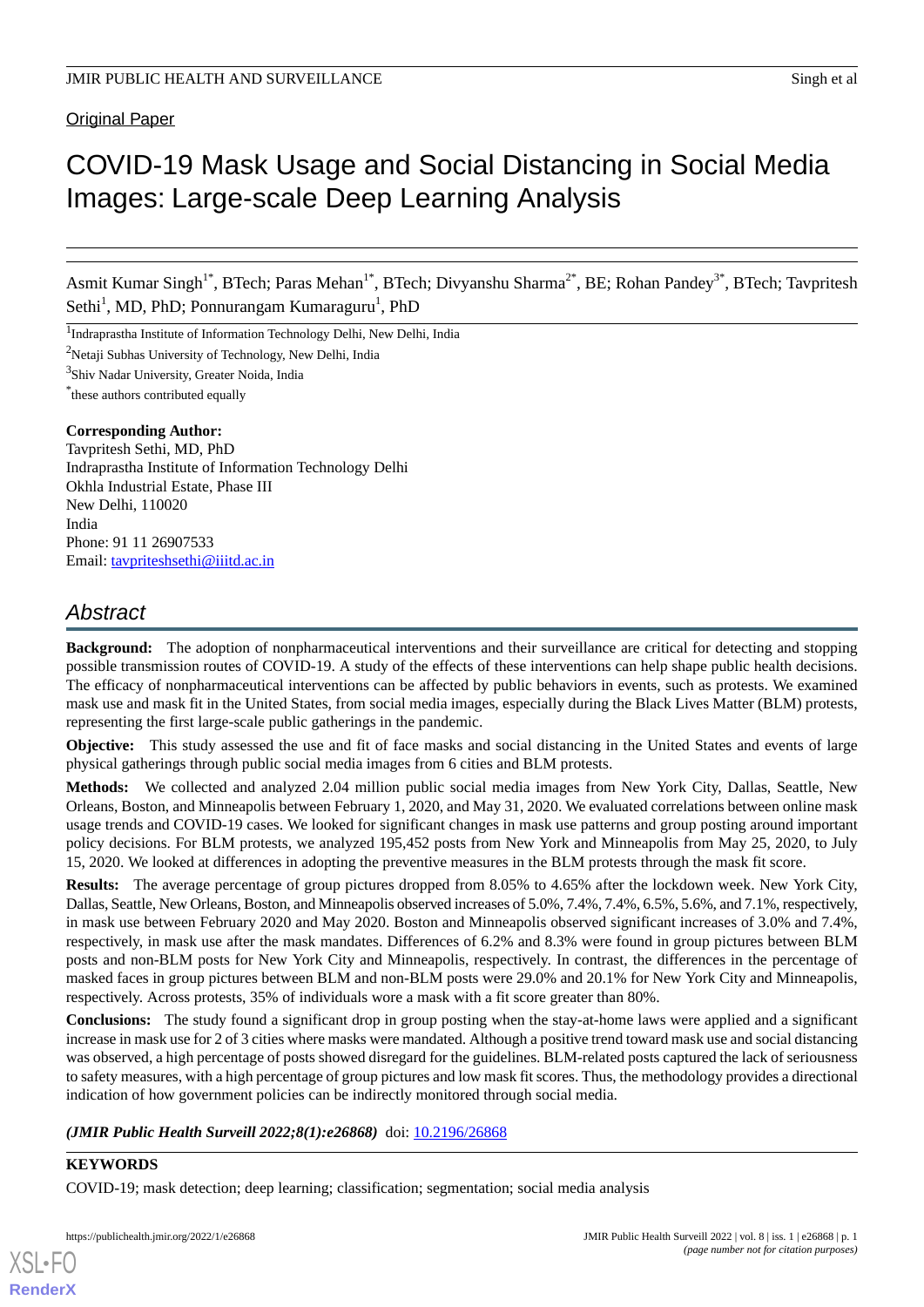# *Introduction*

The outbreak of COVID-19 has the world in its grips. The World Health Organization declared it as a global pandemic on March 11, 2020 [[1\]](#page-10-0), and with exponentially rising cases, there are currently more than 32 million cases and 500,000 deaths in the United States (April 2021) [[2\]](#page-10-1). Following World Health Organization health advisories, most countries have declared national emergencies, closed borders, and restricted public movement [\[3](#page-10-2),[4\]](#page-10-3). Masks have been found to reduce potential exposure risk from an infected person, proving to be a successful measure to suppress transmission and save lives [[5](#page-10-4)[-8](#page-11-0)]. Many studies have recognized the importance of community-wide use of masks for controlling the pandemic [\[9](#page-11-1),[10\]](#page-11-2). Social distancing measures have also been applied to prevent sick individuals from coming into contact with healthy individuals. These social distancing and mask use measures have proven successful in many countries like China [\[11](#page-11-3),[12\]](#page-11-4). Governments worldwide have adopted social distancing and mask use as primary nonpharmaceutical measures against the virus.

With over 32 million cases and 500,000 deaths as of April 2021, the United States is one of the largest countries to be hit by the virus. In the United States, many state governments had applied several stay-at-home and mask use measures as early nonpharmaceutical interventions. In the lead up to widespread vaccine deployment, the adoption of nonpharmaceutical interventions and their surveillance are critical for detecting and stopping possible transmission routes. Quantifying the effectiveness of such measures is a challenging task, which currently relies on on-ground surveys [\[13](#page-11-5)] or self-reported numbers [[7\]](#page-11-6). However, these methods are cumbersome, thus leading to lags in data and the day-to-day evolution of a fast-moving pandemic.

The pervasive nature of social media provides a unique opportunity to create agile frameworks for assessing public health measures such as mask use. With its ease of access and global outreach, social media has a disproportionate influence on the dissemination of information during a pandemic [\[14](#page-11-7)]. In recent times of the pandemic, social media has become a popular platform for people to express their thoughts and opinions, and broadcast activities. The general public and authorities have been using hashtags like #CoronaOutbreak, #COVID19, and #mask to disseminate important information and health advisories, and this provides us with an opportunity to analyze behaviors and the impact of such advisories worldwide [[15\]](#page-11-8). Indeed, social media has been extensively explored and analyzed for patterns that have emerged during the COVID-19 pandemic [[16-](#page-11-9)[19\]](#page-11-10). Signorini et al [\[20](#page-11-11)] examined Twitter based-information to track the swiftly evolving public sentiment regarding Swine Flu in 2011 and correlate the H1N1 virus subtype–related activity to track reported disease levels in the United States accurately.

During the pandemic, the United States also observed the Black Lives Matter (BLM) protests. The killing of George Floyd on May 25, 2020, sparked a series of protests [\[21](#page-11-12)] and agitations across the country. Protests are designed to stimulate public action for social justice. Such protests involve the physical

gathering of people, making it difficult to adhere to social distancing and to wear masks. These protests provide an opportunity to observe how people react to public health–related preventive measures during such gatherings, but collecting the necessary data from the ground is a difficult task. Such protests have also gained high popularity and attraction through online social media [[22,](#page-11-13)[23](#page-11-14)].

Realizing the potential of social media in understanding such events, in this study, we used social media images from Instagram, a popular image-sharing social media platform, which has been used by researchers to study different public health emergencies [\[24](#page-11-15)]. Computer vision–based classifiers are necessary to check if a person is wearing a mask from an image. There exist 2 data sets previously published for mask classification tasks, namely, MAFA (Masked Faces) [[25\]](#page-11-16) and RMFD (Real-world Masked Face Dataset) [[26\]](#page-11-17). The MAFA data set contains 35,805 masked images. Since the MAFA data set was curated and released in 2017, it could not capture different varieties and types of masks that have been in use during the pandemic period. The MAFA data set is biased toward 1 kind of mask; it majorly consists of medical staff wearing disposable medical-grade masks. The RMFD contains 7959 masked images with a variety of masks used during the COVID-19 period. However, a manual qualitative evaluation of the images revealed that the images were not suitable for analyzing high-quality social media images since most images were less than 50×50 resolution after cropping the face region. In addition to mask detection, analyzing the fit of the mask is a highly useful application. There is no previous work trying to analyze mask fit using semantic segmentation to the best of our knowledge.

Therefore, this study fills the gap with a pipeline designed to estimate the extent of mask behaviors by assessing mask use and mask fit from 2.04 million social media images obtained from 6 US cities. Along with geographical diversity among the cities, the 6 cities also have high population numbers. These cities were also found to have a high number of location-tagged posts on Instagram and hence were chosen as the locations of interest. We demonstrate the correlation of mask use and mask fit behaviors with COVID-19 burden, policy directives, and large-scale events, such as the nationwide BLM protests, in these 6 cities.

# *Methods*

#### **Data Sets**

The study was approved by the institutional review board for adherence to ethical principles of research. The images were anonymized, and aggregated statistics for states were calculated. There was no attempt to recruit subjects, reidentify subjects, or link the images with other personal information in order to maintain confidentiality. Individual-level mask use adherence was not analyzed. Anonymized images were stored on secure servers as the following 3 different data set collections:

1. Mask-unmask classifier data set: This data set was used for training a model that classifies whether the person in the image is wearing a mask or not. For training, we needed images in

 $XS$  $\cdot$ FC **[RenderX](http://www.renderx.com/)**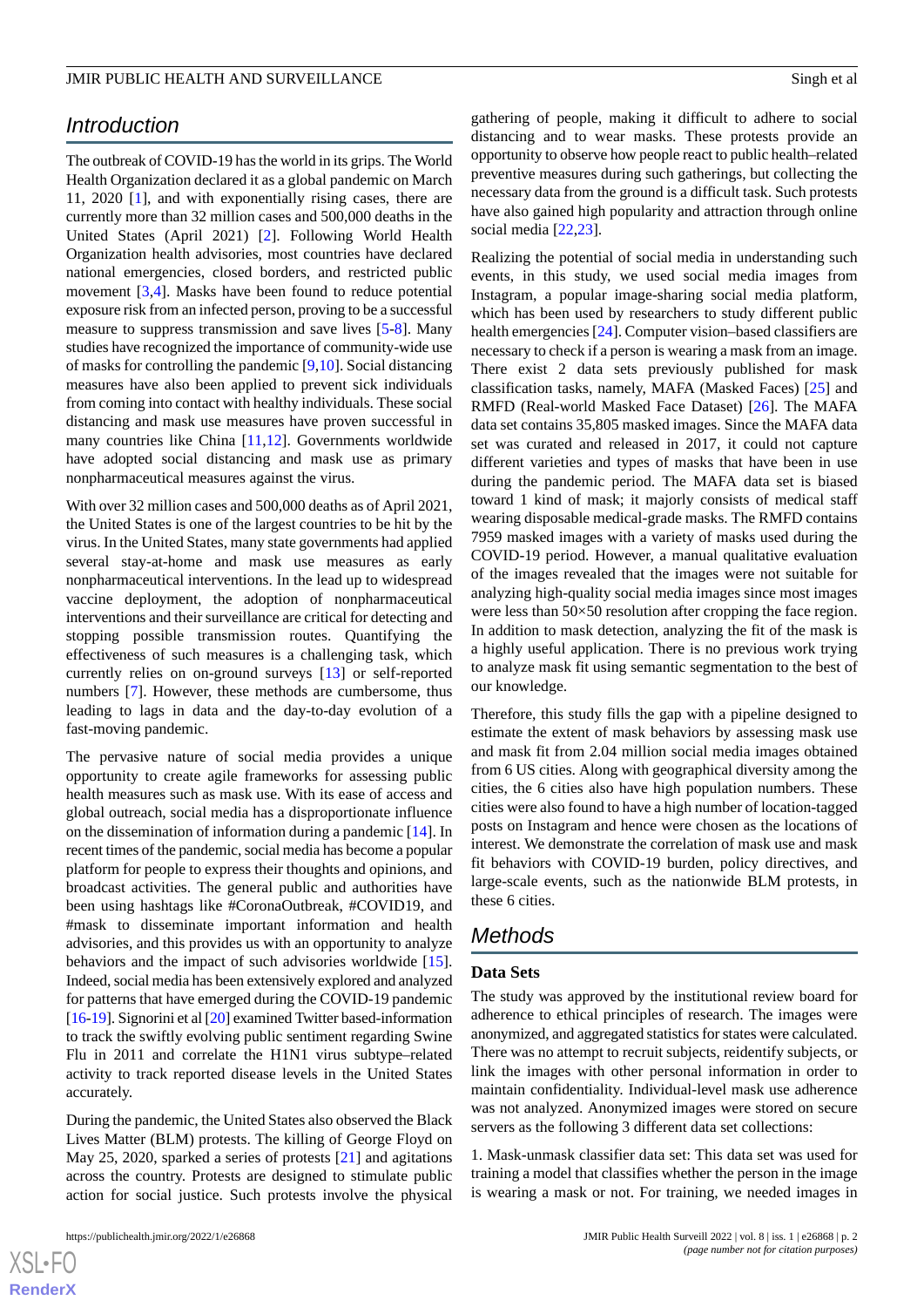which people were wearing masks (masked images) and images in which people were not wearing masks (unmasked images) so that our model could learn to distinguish between the 2 categories. We collected around 30,000 images of people wearing masks from Google Search images using the tags "people wearing masks" and "children wearing masks." Images from Instagram were also collected with the tag explore feature, using the following 3 tags: "mask," "masked," and "covidmask." Although the tagging algorithms used by Google are expected to capture most of the images, some images may have been missed. There is further scope for expanding our set of tags chosen to capture the entire population of images in which people are wearing masks, which is a limitation of our current approach. However, this will need more research, as capturing other scenarios may also lead to noisier sets. After data collection, images with a width and height of at least 50 pixels were kept to ensure decent image quality. Then, Face Detector was used on these images to extract faces. The images of extracted faces were distributed among 5 annotators, and the annotators were asked to classify the faces as either "masked" or "unmasked." After the annotations, images of 9055 masked faces were obtained. For the unmasked face images, we created a random sample (without replacement) of 9055 faces from the VGGFace2 data set [\[27](#page-11-18)], which is a large-scale face recognition data set. The samples from VGGFace2 and the mask-unmask classifier data set were used to train the unmask-mask classifier, whose details are given in the Proposed Framework section.

2. Fit score data set: Out of 9055 masked faces that we obtained from the previous data set, we selected 504 images with different poses and a wide variety of mask designs. Then, we annotated these images using Label Studio [[28\]](#page-11-19) for getting pixel-level annotations of the mask region on the face. This data set was then used to train a semantic segmentation model, whose details are in the Proposed Framework section.

3. USA cities Instagram data set: For the analysis phase, we collected location-tagged public posts from Instagram between February 1, 2020, and May 31, 2020, for the following 6 cities: New York City, Seattle, Dallas, New Orleans, Minneapolis, and Boston. The first COVID case was reported in January 2020 [[29\]](#page-12-0), and till July 2020, the United States was still in the first wave of the COVID-19 pandemic [\[30](#page-12-1)]. Hence, the chosen time frame captures the beginning and growth of the COVID-19 pandemic in the United States. This collection was done for 6 major US cities, and these 6 cities were selected to represent different geographical sections of the country. We collected a total of 2.04 million public posts from these 6 cities. These posts were collected via Instagram's explore location feature. Instagram's GraphQL application programming interface was employed for the data collection. The tools used have been published as a python PyPI package [[31\]](#page-12-2). We also collected 195,452 posts for New York City and Minneapolis from May 25, 2020, to July 15, 2020, which had major protests [\[32](#page-12-3)]. We curated a list of trending tags and keywords ("blm," "blacklivesmatter," "georgefloyd," "justiceforgeorgefloyd,"

"policebrutality," and "protest") during this period. We refer to the posts whose captions included these tags as BLM posts and the rest as non-BLM posts.

#### **Proposed Framework**

This article proposes a mask-unmask classification framework (for classifying masked and unmasked images) and a fit score analysis framework (for evaluating whether the masks are being worn effectively or not in the given image). The mask-unmask classification model is used to analyze the USA cities Instagram data set. The fit score analysis framework is just used for BLM posts to capture the mask use patterns during a huge social gathering.

Images obtained from sources mentioned in the previous section consisted of various individuals. Thereby, to detect face masks in these images, the first task of both frameworks was face detection. This was done using the pretrained model Retinaface [[33\]](#page-12-4), which is one of the top performing models on Face Detection on the WIDER Face (Hard) data set [\[34](#page-12-5)]. Next, facial landmarks were obtained using Dlib's implementation [\[35](#page-12-6)] (proposed by Kazemi et al  $[36]$  $[36]$ ), which was used to extract the regions of interest (ROIs), as shown in [Figure 1A](#page-3-0). The landmarks 5-13, 31-36, and 49-68 [\(Figure 1](#page-3-0)B) were used to filter the face's jaw region. This jaw region obtained was then used as input in the classification model for the mask-unmask classification framework. The landmarks 32-36 and 49-68 ([Figure 1](#page-3-0)B) were used to filter the nose-mouth region from the face. This nose-mouth region obtained was then used for calculating the fit score.

The jaw region was then classified on the basis of whether it contained a mask over it or not [\(Figure 1A](#page-3-0)) using a classification model. The following architectures were experimented with while training the mask-unmask classification model: MobileNet V2, Nas Net, EffecientNet B0, EffecientNet B1, EffecientNet B2, and DenseNet121. These architectures were selected since they have significantly fewer parameters than most other architectures [\(Multimedia Appendix 1](#page-9-0)). The input image size for all the models was 224×224. Transfer learning was used, and weight initialization of all models was done using ImageNet. All models were truncated at the last fully connected layer. The following layers were added: (1) average pooling with  $5\times 5$  pool size, (2) flatten layer, (3) dense layer with 128 hidden units and reLU activation, (4) dropout layer of 0.5, and (5) dense layer of 2 hidden units and Softmax activation. Adam optimizer with an initial learning rate of 1e-4 was used, and each model was trained for 30 epochs with a batch size of 64, with binary cross-entropy as the loss function. For training the classifier, the total data from the mask-unmask classifier data set consisted of 9055 masked and 9055 unmasked samples, which were split in an 80:20 ratio for training and validation sets. Five-fold cross-validation was used to evaluate the trained models' performance, and the different model results can be found in [Multimedia Appendix 1.](#page-9-0)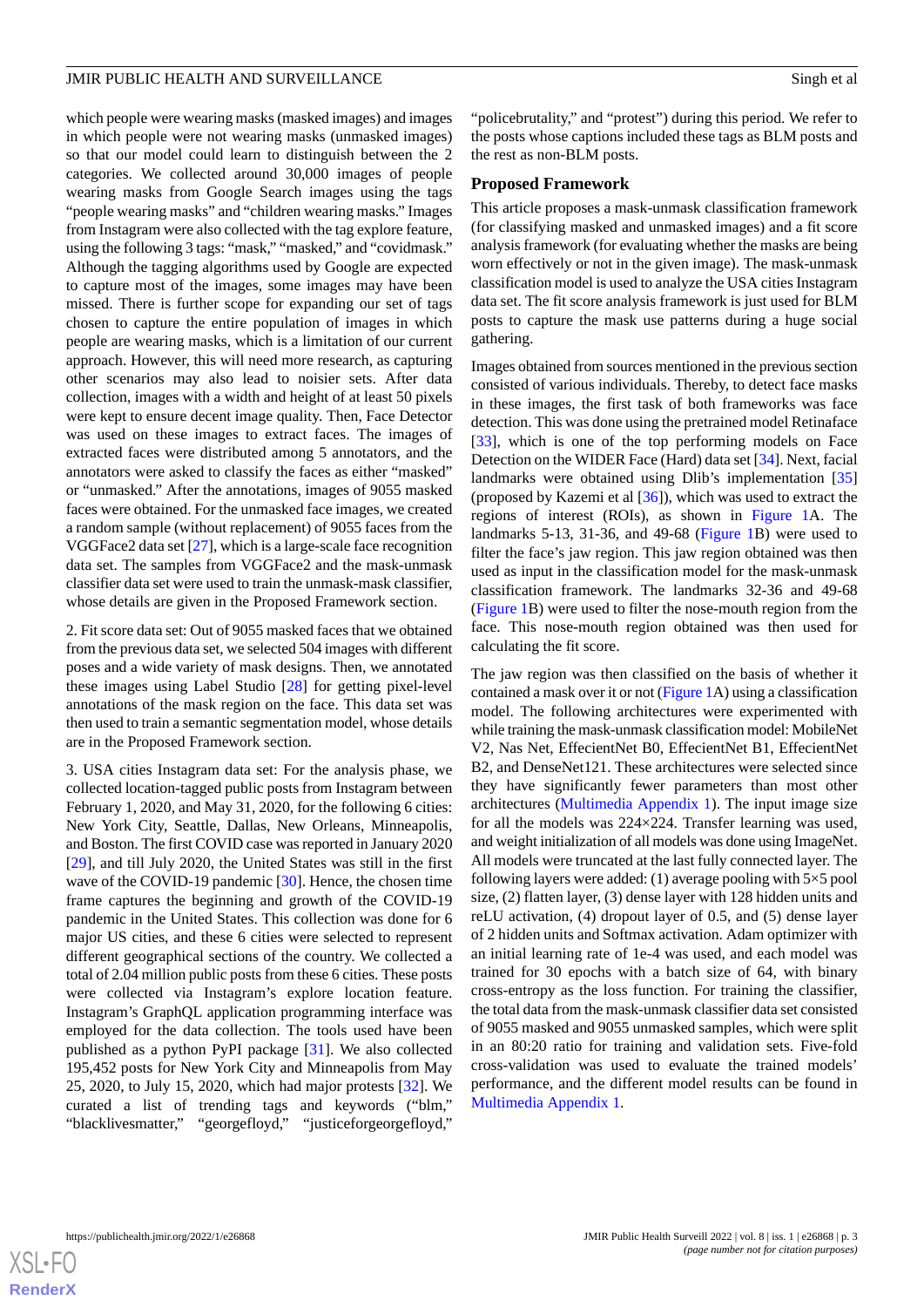<span id="page-3-0"></span>Figure 1. (A) Face mask detection and mask fit calculation framework. The extracted jaws are passed to the trained mask-unmask classification model. The extracted nose-mouth region is given to the segmentation model to predict the masked region and calculate the fit score. (B) Facial landmarks detected on a face using Dlib. ROI: region of interest.



The evaluation indicated that EfficientNet B0 was the best performing model, with an overall accuracy of 0.98 (SD 0.01). EfficientNet [[37\]](#page-12-8) is a convolutional neural network architecture and scaling method that uniformly scales all depth/width/resolution dimensions. Efficient B0 has 5.3 million parameters with 18 layers. Its architecture consists of an initial 3×3 convolution layer, followed by a series of MBconv layers with different kernel sizes and number of channels. The series of MBconv layers are followed by a convolution layer, a pooling layer, and a fully connected layer. It uses linear activation in the last layer in each block to prevent loss of information from ReLU. Compared with conventional convolutional neural network models, the main building block for EfficientNet is MBConv, an inverted bottleneck conv, known initially as MobileNetV2. Before EfficientNet came along, the most common way to scale up ConvNet was by one of the following 3 dimensions: depth (number of layers), width (number of channels), and image resolution (image size). EfficientNet, on the other hand, performs compound scaling, that is, scaling of all 3 dimensions while maintaining a balance between all dimensions of the network. We used this trained model for

further analysis using the mask-unmask classification framework.

To calculate the fit score of the appropriate region covering the nose and mouth regions of the face, we used a semantic segmentation-based model ([Figure 1](#page-3-0)A). We defined the fit score as shown in Equation 1. Using the data from the fit score data set, we trained a U-Net–based model [\[38\]](#page-12-9) for segmenting images of faces into the masked and unmasked regions. The model uses ResNet 32 and 50 encoders pretrained on ImageNet data [[39\]](#page-12-10). The layers were trained progressively using cyclical learning rates [[40\]](#page-12-11). Different model variations were experimented with using different encoders and input image sizes [\(Multimedia](#page-9-1) [Appendix 2](#page-9-1)). Using the output of this model (true positive [TP] + false positive [FP]) and the nose-mouth region's facial landmarks, we calculated the fit score of an image of a face. The fit score is the percentage of ROI area covered by the mask on the face ([Figure 1](#page-3-0)A). We employed the fit score analysis framework on BLM posts to understand how well people wore masks in groups during large events like protests. City-wise analysis was done to observe mask fit differences across major states of protest.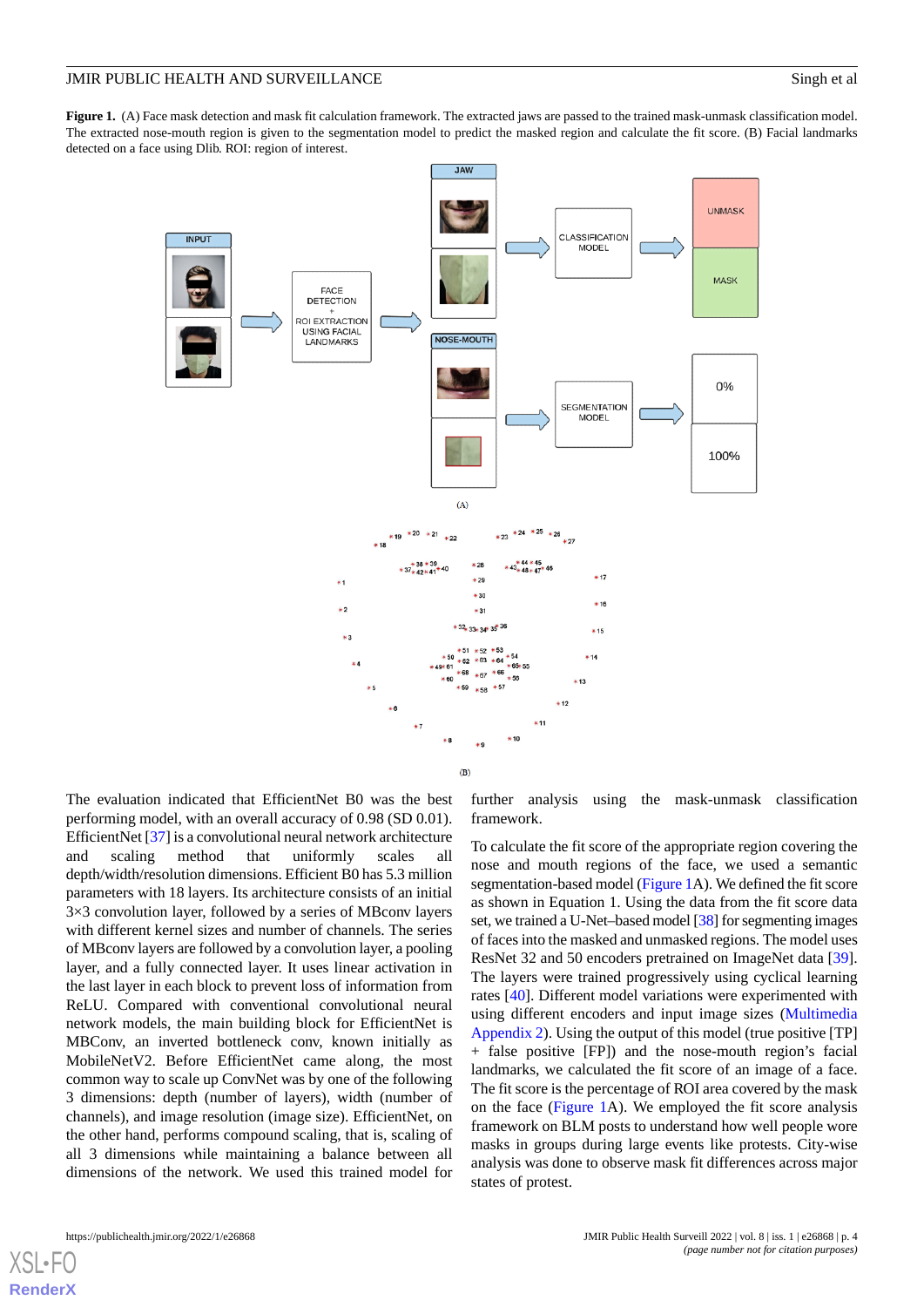$$
Fit\ Score = \frac{|(TP \cup FP) \cap ROI| * 100}{|ROI|} \tag{1}
$$

#### **Statistical Tests**

We used the Mann-Kendall trend test to look for monotonic increasing trends in the daily percentage of mask users.

We also used Pearson correlation, Spearman rank-sum correlation, and the Welch *t* test to perform our analysis. Although Pearson correlation assumes normal distribution for both variables [\[41](#page-12-12)], it has been shown to reveal hidden correlations even when data are not normally distributed [[42\]](#page-12-13).

We performed Pearson and Spearman correlations to decide whether the value of the correlation coefficient *r* between lagged COVID-19 cases and the daily percentage of people wearing masks is significantly different from 0 at a threshold of *P*<.01 [[43\]](#page-12-14).

We then conducted the Welch *t* test to assess whether the daily posting is significantly affected by stay-at-home laws. The Welch *t* test requires normal distribution as a prerequisite, but since we were comparing mean values and our underlying series length was large  $(>30)$ , this assumption could be bypassed [[44\]](#page-12-15). We assessed the before and after posting effects of the application of stay-at-home laws in New York, Dallas, Seattle, Boston, Minneapolis, and New Orleans ([Multimedia Appendix](#page-9-2) [3\)](#page-9-2) [[45-](#page-12-16)[50\]](#page-12-17). We perform the Welch *t* test to test the following hypotheses for the 6 cities and calculate the *P* values with an

alpha of .01: H0,  $\mu$ 0= $\mu$ 1 (the daily percentage of group posting is not affected by the stay-at-home laws) and H1,  $\mu$ 0≠ $\mu$ 1 (the daily percentage of group posting is affected by the stay-at-home laws), where μ0 and μ1 are the mean percentages of daily group posting.

In addition, we performed the Welch *t* test to test the effect on the percentage of masked faces from mask mandates for Boston, Minneapolis, and New York City (mask mandate dates for the other 3 cities did not lie in our chosen timeframe) [\(Multimedia](#page-9-3) [Appendix 4\)](#page-9-3) [\[45](#page-12-16),[51,](#page-12-18)[52](#page-12-19)]. The hypotheses are as follows: H0,  $\mu$ 0= $\mu$ 1 (the daily percentage of masked faces is not affected by the mask mandates) and H1,  $\mu$ 0≠ $\mu$ 1 (the daily percentage of masked faces is affected by the mask mandates), where μ0 and μ1 are the daily mean percentages of masked faces. We calculated the associated *P* value for significance testing, with an alpha of .01.

#### **Interpretability**

To visually inspect what the trained EfficientNet B0 in the mask-unmask classifier had learned, we implemented GradCam [[53\]](#page-12-20) on the network. GradCam assesses which parts of the input image have the highest activation values, given a target class. In this case, we passed the jaw region (ROI) after facial landmark detection as the input image to the GradCam network for 3 examples (2 masked and 1 unmasked) [\(Figure 2](#page-5-0)A). We also inspected the segmentation model on the corpus of BLM posts collected from social media.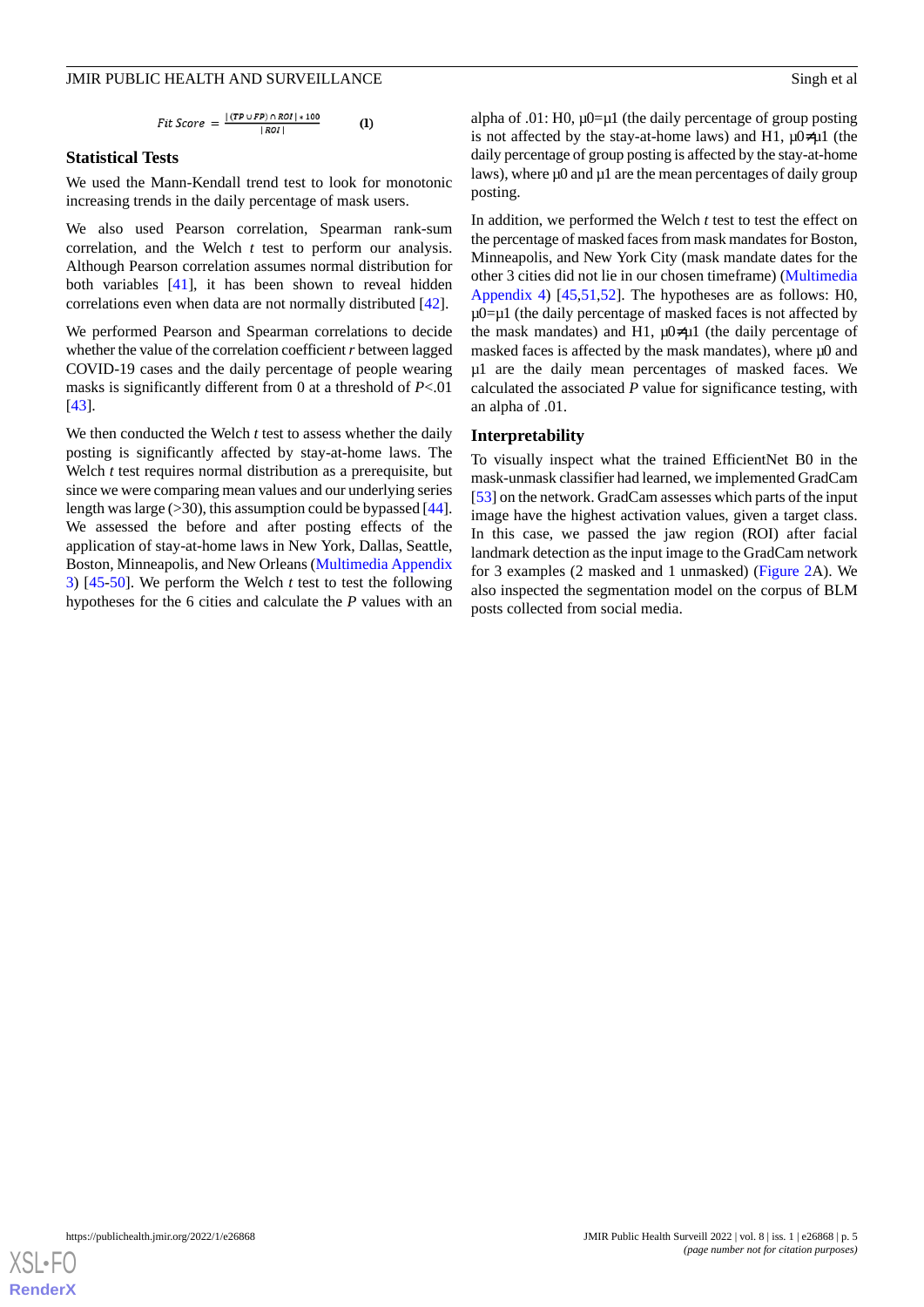<span id="page-5-0"></span>**Figure 2.** (A) GradCam analysis showing the activation of different regions on the jaw in the classification model. (B) Percentage of faces vs fit score for New York and Minneapolis for Black Lives Matter posts between May 25, 2020, and July 15, 2020. A total of 11,214 posts were analyzed. ROI: region of interest.





# *Results*

The corresponding activation maps, mask predictions, and fit scores from GradCam analysis are shown in [Figure 2A](#page-5-0). [Figure](#page-5-0) [2B](#page-5-0) shows the distribution of the fit scores for people wearing masks in BLM posts. Approximately 35% of the detected faces had a fit score ≥80% (the corresponding n/N values can be found in [Multimedia Appendix 5](#page-10-5)). This means that the remaining 65% had some significant part of their nose/mouth region not covered.

The following paragraph presents the results of experiments conducted to evaluate the patterns of people wearing masks in the 6 cities across the selected time frame (February 1, 2020, and May 31, 2020). A total of 1.66 million faces were detected from all the posts across the 6 cities. Out of which, a total of 232,706 faces had masks. [Table 1](#page-6-0) shows the city-wise distribution of the detected faces and masks. We found that 1.16 million posts (around 57% of the total posts collected) had no faces, while 1.89 million (around 93%) of the total posts had no masked faces. One or more faces were detected in 0.87 million (43%) of the posts, of which 0.61 million (30%) had a

[XSL](http://www.w3.org/Style/XSL)•FO **[RenderX](http://www.renderx.com/)**

single face detected and 0.26 million (13%) had multiple faces detected. In 0.14 million (7%) of the total posts, one or more masked faces were detected, out of which 0.12 million (6%) had a single masked face.

There was a decrease in group posting after the lockdown week. The average percentage of group pictures dropped from 8.05% to 4.65%. A sudden spike in group posting was observed around week 15 [\(Figure 3A](#page-7-0)).

A general increasing trend in the percentage of people wearing masks for all 6 cities was observed. The Mann-Kendall trend test showed a significant positive trend in the daily percentage of mask users for all 6 cities (corresponding *P* values can be found in [Multimedia Appendix 6\)](#page-10-6). New York City, Dallas, Seattle, New Orleans, Boston, and Minneapolis observed a month-wise increase of 5%, 7.4%, 7.4%, 6.5%, 5.6%, and 7.1%, respectively, between February 2020 and May 2020 ([Figure](#page-7-0) [3C](#page-7-0)) (the corresponding n/N values can be found in [Multimedia](#page-10-7) [Appendix 7\)](#page-10-7).

As shown in [Figure 3B](#page-7-0), the differences in group pictures between BLM and non-BLM posts were 6.2% and 8.3% for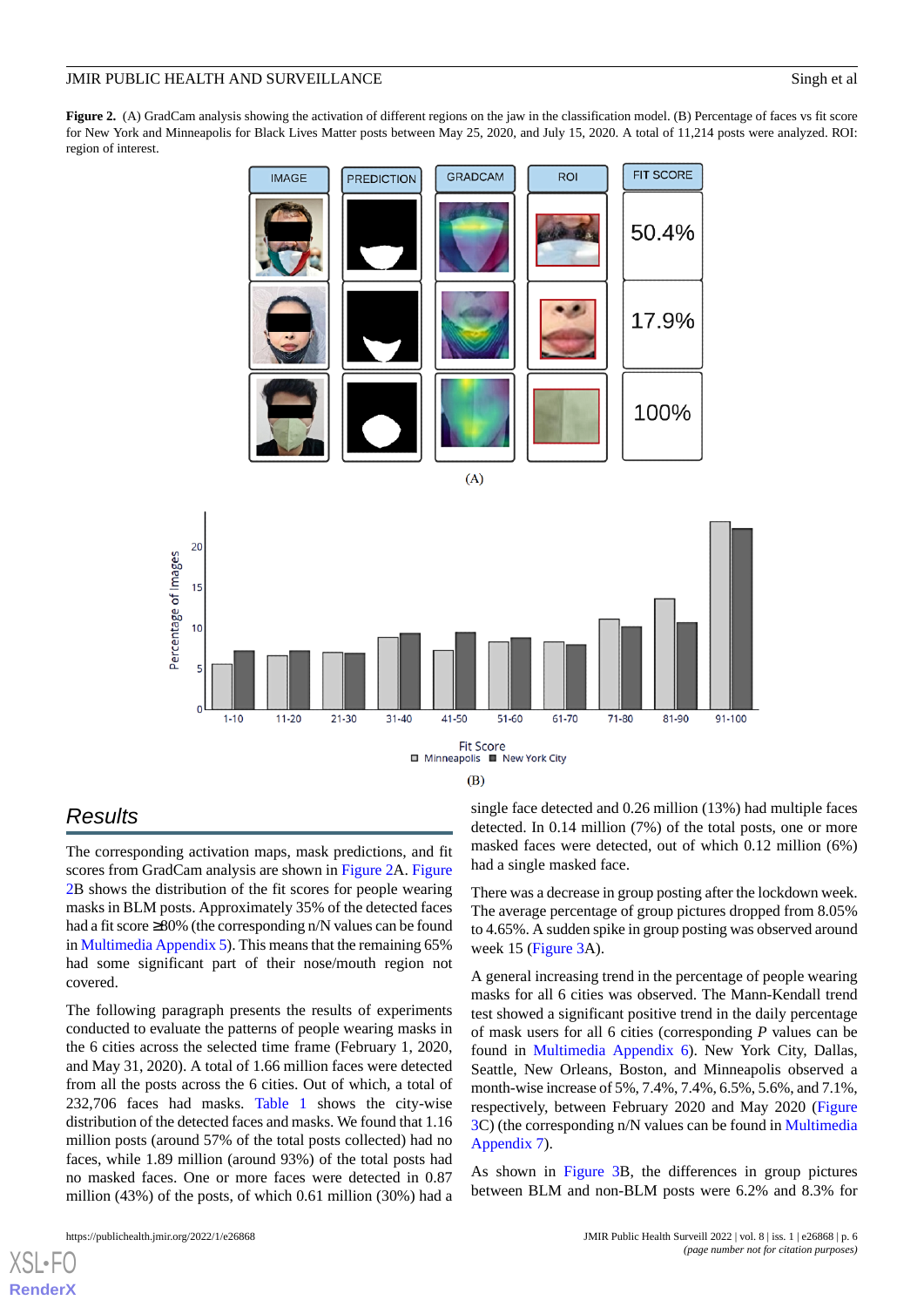New York City and Minneapolis, respectively. The differences in the percentage of masked faces in group pictures between BLM and non-BLM posts were 29.0% and 20.1% for New York City and Minneapolis, respectively ([Figure 3F](#page-7-0)).

[Figure 3D](#page-7-0) shows the average daily percentage of people wearing masks before and after the state mask mandates were applied for the 3 cities that implemented these mandates within our selected time range. Boston, Minneapolis, and New York City saw increases of 3.0%, 7.4%, and 1.0%, respectively, after applying mask mandates (the corresponding n/N values can be found in [Multimedia Appendix 8](#page-10-8)). The average daily percentages of people wearing masks before and after the state mask mandates were applied were statistically different from

one another for Boston and Minneapolis, with an alpha of .01, while the difference was not significant for New York City (test results can be found in [Multimedia Appendix 9\)](#page-10-9).

Boston, Minneapolis, New Orleans, Dallas, Seattle, and New York City saw decreases of 2.0%,1.6%, 0.6%, 2.8%, 1.3%, and 1.0%, respectively, in the average daily percentage of group pictures before and after the stay-at-home laws (the corresponding n/N values can be found in [Multimedia Appendix](#page-10-10) [10\)](#page-10-10) [\(Figure 3E](#page-7-0)). The average daily percentages of group posting before and after the stay-at-home laws were applied were statistically different from one another for all the 6 cities, with the alpha value set at .01 (test results can be found in [Multimedia](#page-10-11) [Appendix 11\)](#page-10-11).

<span id="page-6-0"></span>Table 1. City-wise distribution of the number of detected faces, number of detected masks, and number of masks per face through our framework, collected from Instagram between February 1, 2020, and May 31, 2020.

| City          | Total collected posts, n | Faces detected, n | Masks detected, n | Percentage of faces with<br>masks |
|---------------|--------------------------|-------------------|-------------------|-----------------------------------|
| New York City | 245,677                  | 200,089           | 25,413            | 12.70                             |
| Dallas        | 540,500                  | 444,194           | 48,119            | 10.83                             |
| Seattle       | 437,040                  | 312,012           | 46,019            | 14.75                             |
| Minneapolis   | 220,999                  | 152,822           | 30,385            | 19.88                             |
| New Orleans   | 315,082                  | 321,591           | 39.420            | 12.26                             |
| <b>Boston</b> | 283,757                  | 238,770           | 43,350            | 18.15                             |
| Total         | 2,043,055                | 1,669,478         | 232,706           | 13.94                             |

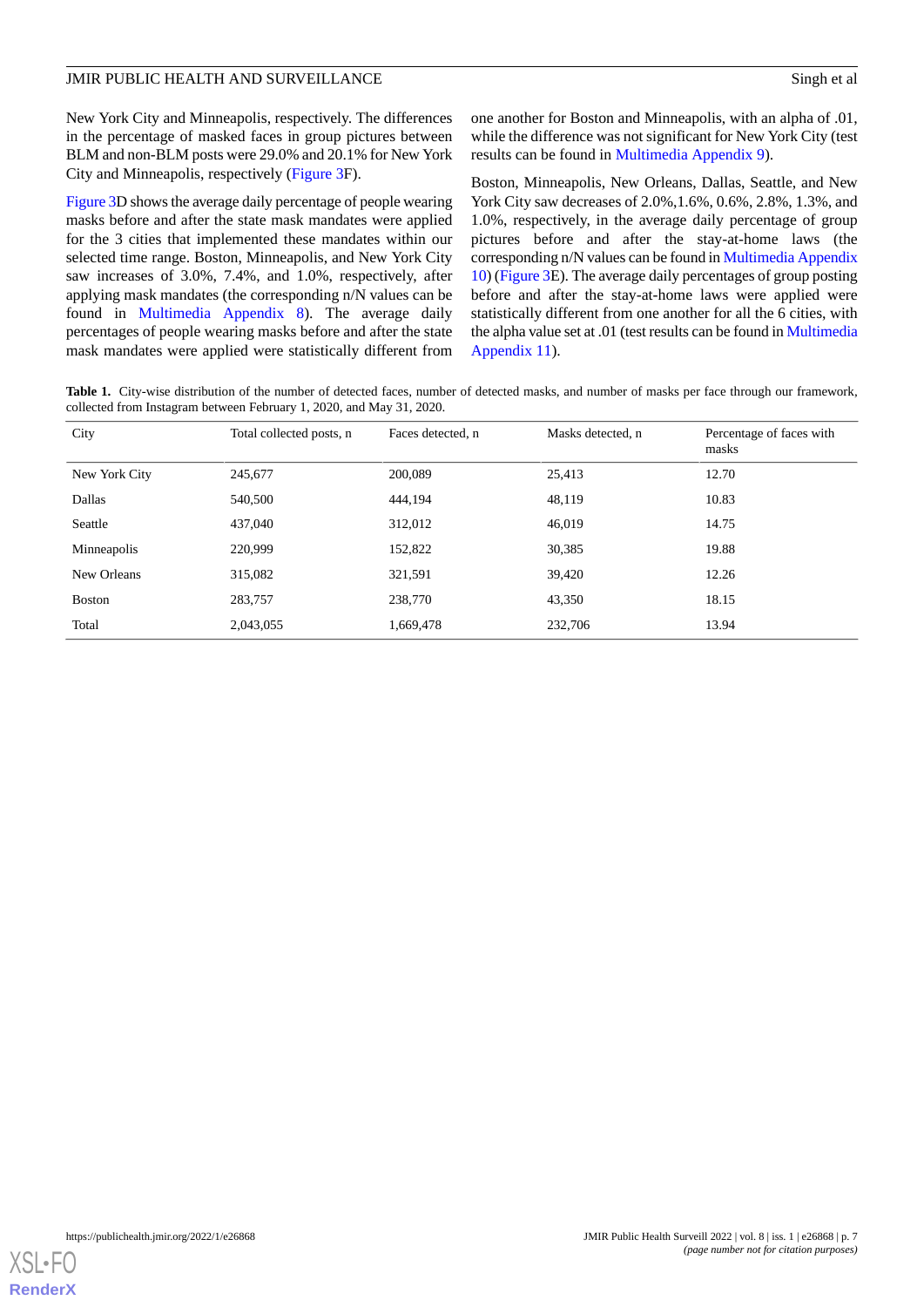<span id="page-7-0"></span>Figure 3. (A) Weekly percentages of group pictures detected from New York City, Seattle, Dallas, New Orleans, Minneapolis, and Boston between February 1, 2020, and May 31, 2020. A total of 2.04 million posts were analyzed. (B) Percentage of group pictures vs city for Black Lives Matter (BLM) and non-BLM posts between May 25, 2020, and July 15, 2020. A total of 192,854 posts were analyzed. (C) Monthly percentages of people wearing masks for each of the 6 cities, between February 1, 2020, and May 31, 2020. The data set was divided into months for each city, and the percentages of people wearing masks were computed. (D) Average daily percentage of people wearing masks before and after mask use guidelines for New York, Boston, and Minneapolis, between February 1, 2020, and May 31, 2020. A total of 750,433 posts were analyzed. (E) Average daily percentage of group pictures before and after stay-at-home laws for the 6 cities between February 1, 2020, and May 31, 2020. A total of 2.04 million posts were analyzed. (F) Percentage of people wearing masks in groups for BLM and non-BLM posts between May 25, 2020, and July 15, 2020. A total of 27,789 posts were analyzed.



# *Discussion*

 $X$ SL•F **[RenderX](http://www.renderx.com/)**

## **Principal Findings**

The COVID-19 pandemic has given the entire research community and governments a chance to reflect on what kind of system needs to be in place to handle such catastrophes. A renewed focus is emerging in infodemiology [\[54](#page-13-0)], especially leveraging mass surveillance data [[55,](#page-13-1)[56\]](#page-13-2). Location tracking [[57\]](#page-13-3), periodic self-checks, and image recognition systems have been deployed by many governments [[58](#page-13-4)[-61](#page-13-5)] to get a handle on the pulse of the pandemic in their states. This study suggests

another such approach, which can be applied to specific demographics to achieve similar near–real-time tracking of the pandemic's spread. Instagram and other social media platforms have been very successful in tracking the number of visits to public places [\[62](#page-13-6)]. In the context of COVID-19, public places are the focal points for the spread of the virus. It has been well-documented that face masks and social distancing are the 2 most effective nonpharmaceutical interventions to curb the spread of COVID-19 [[7\]](#page-11-6). However, the use of masks and effective social distancing are often self-reported [[63\]](#page-13-7), without any proof to corroborate the claims. Models built on image data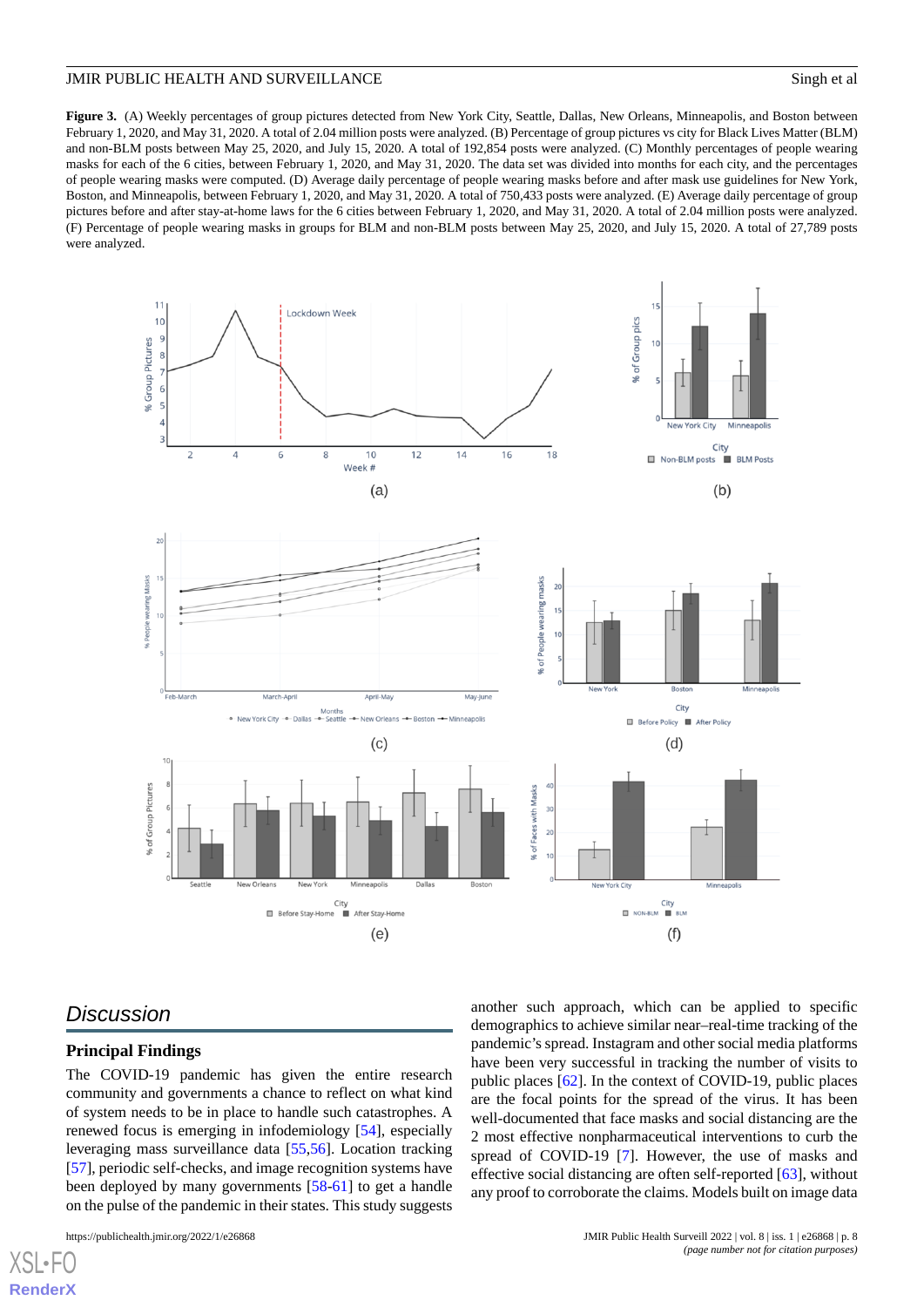with location data [\[64](#page-13-8)] can be a powerful tool for the authorities to keep track of the pandemic's pulse.

An overall decrease in group posting was found as the pandemic grew and lockdowns were put in place. These group pictures posted online can be used as an estimator for the percentage of people spending time in groups. A sudden spike in group posting was found from May 16, 2020, to May 22, 2020 (week 15 of our timeline). This can be linked to the easing lockdown restrictions through weeks 13, 14, and 15 [[65-](#page-13-9)[68\]](#page-13-10). As the pandemic spread, the percentage of mask users saw a significant increasing trend for all the 6 cities through the months, suggesting that more people started wearing masks as the pandemic spread. Significant positive Spearman and Pearson correlations were found between the daily COVID-19 cases and the percentage of mask users for all the cities, except New York City, with an alpha of .01 [\(Multimedia Appendices 12](#page-10-12) and [13\)](#page-10-13). The maximum correlation was found to be with lag as 1 for all cities, except Minneapolis, as seen in [Figure 4](#page-8-0). As seen through social media, the stay-at-home state policies were successful as a significant decrease in group posting was observed on the adoption of stay-at-home laws for all 6 analyzed cities. After the mask use mandates were applied, a significant increase in the percentage of mask users was seen in Boston and Minneapolis, and a slight increase was observed in New York City. These results indicate adherence to nonpharmaceutical interventions in the 6 cities, with varying percentages of changes

and effects. The trends of increasing mask use with the pandemic and positive changes with mask mandates corroborate with self-reported number-based survey methods in the United States [[7\]](#page-11-6). Although a significant increase was seen in the percentages, the growth could have increased separately from the mandates. With an insignificant increase seen for New York City, supplemental public health interventions can be applied to maximize the adoption of such methods.

A large difference was observed in the percentage of group pictures between the posts that talked about the BLM protests. This difference can be explained by the huge collection of people in protests, with a lack of social distancing measures causing a high percentage of posts to involve group pictures. On the contrary, mask use was found to be much higher for BLM-related posts as compared to non-BLM posts. The mask fit score distribution of the protestors showed that only 35% of mask users had more than 80% of their nose/mouth region covered. This indicates that, while social distancing measures were not appropriately followed due to the nature of such large gatherings, protestors were more likely to wear a mask than the general public, but only a small percentage covered their faces properly, as seen through social media posts.

Models built on image data with location data can be powerful tools for authorities to keep track of the pandemic's pulse. This study provides a new method for governments and organizations to monitor policy decisions indirectly.

<span id="page-8-0"></span>**Figure 4.** Pearson correlation between daily lagged cumulative cases and the percentage of masked photos between February 1, 2020 and May 31, 2020. The length of the series was 120. The lag was selected between 0 and 7 based on the highest correlation value.





#### **Limitations**

[XSL](http://www.w3.org/Style/XSL)•FO **[RenderX](http://www.renderx.com/)**

The images present in our data sets have a high definition and are in RGB mode. If the trained models have to be deployed in a new setting (eg, CCTV feed), certain image augmentation

techniques like gray scaling and rescaling might be needed to fine-tune the models. For the analysis, we chose the image data from 6 major US cities by population and correlated the data with state-wide COVID-19 cases. Since these cities are some of the most populated cities of their respective states, it is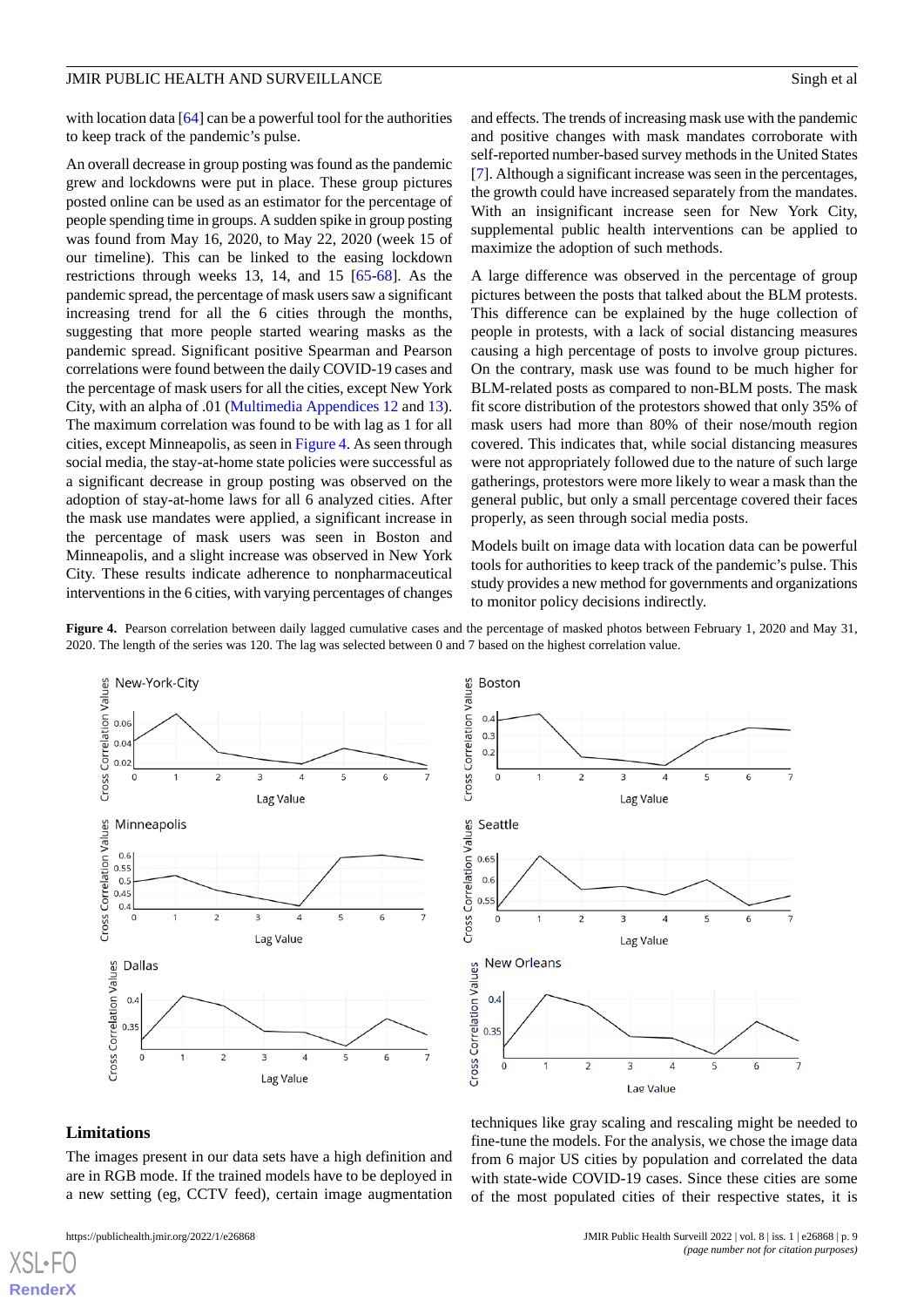reasonable to assume that they will be the hotbeds of COVID-19 spread in their respective states.

The analysis was conducted using images obtained from the social media platform Instagram. We understand that these images might not represent the entire city population [[69\]](#page-13-11). However, they do represent a wide demographic of internet users [[70\]](#page-13-12). With recent studies conducted on geo-tagged text data present in Instagram posts [\[71](#page-13-13)], our assumption of a fair population representation in the Instagram data might not be too far-fetched. Among the mask users, celebrity posts (posts with likes greater than 10,000) contributed to only 0.2% of the total posts, which contained at least one mask, showing that the collected data mainly involved posts from the general population. However, we do acknowledge that capturing metadata for users while performing similar studies might yield a conclusive answer to the question of fair representation. Capturing and using metadata can be future work, which will build on our results.

## **Future Work**

An addition to the modeling pipeline could be an indoor/outdoor environment detector, similar to that in the study by Zhou et al [[72\]](#page-13-14). Another addition to the analysis could be selectively looking at the specific activity of users, who are deemed as "influencers" on the network. Their activity on the network can be analyzed in conjunction with the activity of their followers. This can help determine the role of social networks and the power of certain influential nodes in that network over other people's behavior during critical times such as a pandemic. Dynamic location relationships present in mobility data [\[73](#page-13-15)]

can be further used to understand the pandemic's spread with higher location precision and even recognize malevolent actors in the system. A natural extension of this work is its replication across different social media platforms like Twitter, Facebook, and Baidu.

#### **Conclusions**

Models built on image data with location data can be powerful tools for authorities to keep track of the pandemic's pulse. This study examined 2.04 million posts collected from 6 US cities between February 1, 2020, and May 31, 2020, for adherence to mask use and social distancing, as seen through social media.

This study found a general increasing trend in mask use and a decreasing trend in group pictures as the pandemic spread. The stay-at-home laws caused a significant drop in group posting for all 6 cities, while the mask mandates caused a significant increase in mask use for 2 of the 3 cities analyzed. Although these results suggest an upward trend in the adoption of preventive methods, a large portion of nonadopters seen online indicates a need for supplemental measures to increase the effectiveness of such methods.

Posts related to protests were found to capture the lack of attention given to safety measures, with high percentages of detected group pictures and incorrect mask use. The methodology used provides a directional indication of how government policies can be indirectly monitored. The findings can help governments and other organizations as indicators for the successful implementation of nonpharmaceutical interventions for the COVID-19 pandemic.

#### **Acknowledgments**

This work was supported by the Delhi Cluster-Delhi Research Implementation and Innovation (DRIIV) Project supported by the Principal Scientific Advisor Office, Prn.SA/Delhi/Hub/2018(C) and the Center of Excellence in Healthcare supported by Delhi Knowledge Development Foundation (DKDF) at IIIT-Delhi.

## <span id="page-9-0"></span>**Conflicts of Interest**

None declared.

#### <span id="page-9-1"></span>**Multimedia Appendix 1**

Face mask detection model results. [[DOCX File , 13 KB](https://jmir.org/api/download?alt_name=publichealth_v8i1e26868_app1.docx&filename=718372f917dd75b9662437e2c1c47eb3.docx)-[Multimedia Appendix 1\]](https://jmir.org/api/download?alt_name=publichealth_v8i1e26868_app1.docx&filename=718372f917dd75b9662437e2c1c47eb3.docx)

#### <span id="page-9-2"></span>**Multimedia Appendix 2**

Face mask fit analyzer model results. [[DOCX File , 13 KB](https://jmir.org/api/download?alt_name=publichealth_v8i1e26868_app2.docx&filename=2acf87af9be233dd02b938b327886a48.docx)-[Multimedia Appendix 2\]](https://jmir.org/api/download?alt_name=publichealth_v8i1e26868_app2.docx&filename=2acf87af9be233dd02b938b327886a48.docx)

#### <span id="page-9-3"></span>**Multimedia Appendix 3**

Dates on which stay-at-home guidelines were enacted by the respective state governments. [[DOCX File , 13 KB](https://jmir.org/api/download?alt_name=publichealth_v8i1e26868_app3.docx&filename=a0da88cf9a7be683ee593416750596b9.docx)-[Multimedia Appendix 3\]](https://jmir.org/api/download?alt_name=publichealth_v8i1e26868_app3.docx&filename=a0da88cf9a7be683ee593416750596b9.docx)

#### **Multimedia Appendix 4**

Dates on which mask mandates were enacted by the respective state governments. [[DOCX File , 13 KB](https://jmir.org/api/download?alt_name=publichealth_v8i1e26868_app4.docx&filename=7a5696f7b204e9826c078c4b8608dac4.docx)-[Multimedia Appendix 4\]](https://jmir.org/api/download?alt_name=publichealth_v8i1e26868_app4.docx&filename=7a5696f7b204e9826c078c4b8608dac4.docx)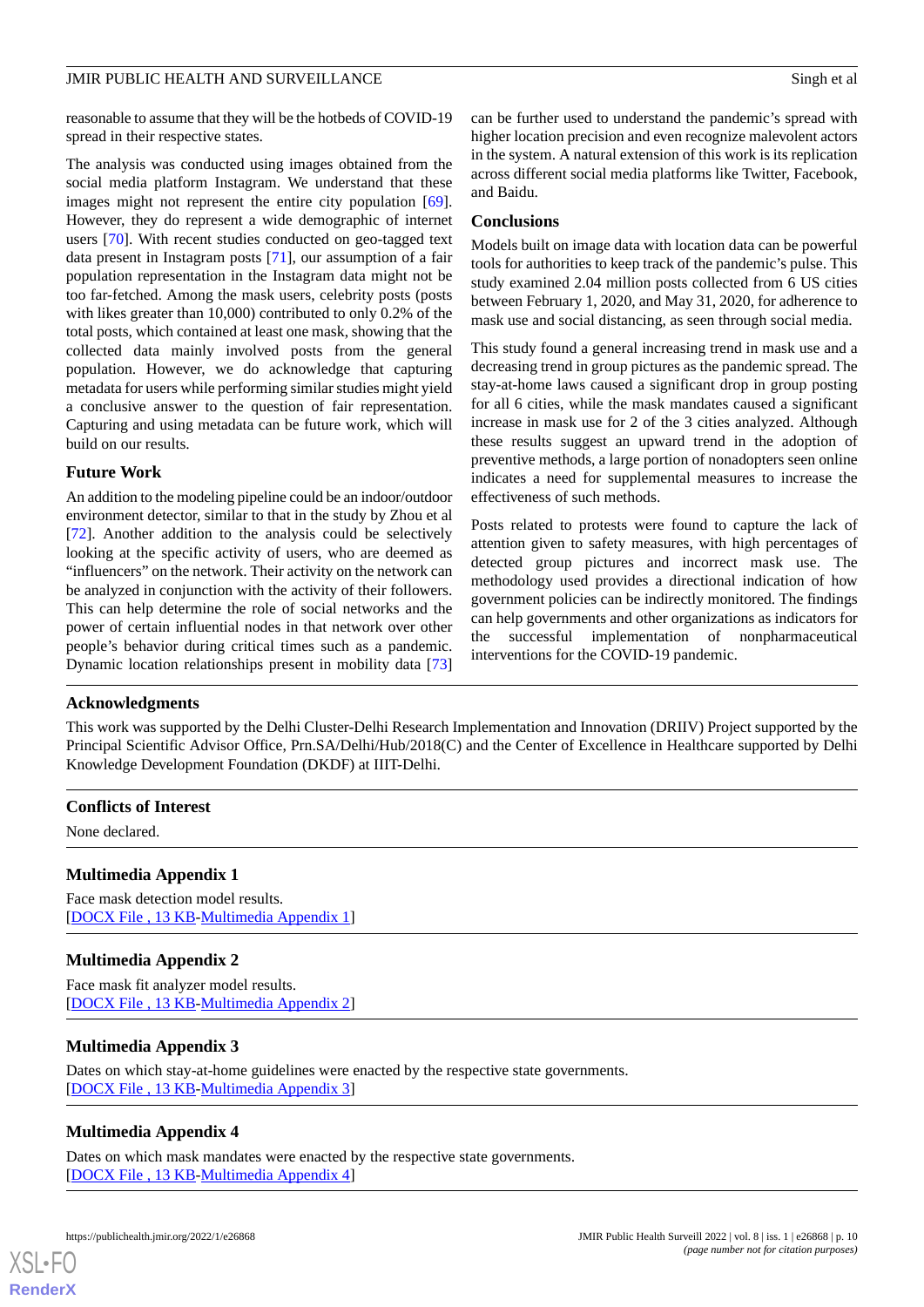# <span id="page-10-5"></span>**Multimedia Appendix 5**

Underlying n and N values for Figure 2B. [[DOCX File , 13 KB](https://jmir.org/api/download?alt_name=publichealth_v8i1e26868_app5.docx&filename=1144abf3e7e974bd057039402dddfa3e.docx)-[Multimedia Appendix 5\]](https://jmir.org/api/download?alt_name=publichealth_v8i1e26868_app5.docx&filename=1144abf3e7e974bd057039402dddfa3e.docx)

# <span id="page-10-6"></span>**Multimedia Appendix 6**

Test statistics and *P* values for the Mann-Kendall trend test for the daily percentage of mask wearers in 6 cities. [[DOCX File , 13 KB](https://jmir.org/api/download?alt_name=publichealth_v8i1e26868_app6.docx&filename=221183f0e6550316c698edb0f9fb08de.docx)-[Multimedia Appendix 6\]](https://jmir.org/api/download?alt_name=publichealth_v8i1e26868_app6.docx&filename=221183f0e6550316c698edb0f9fb08de.docx)

# <span id="page-10-7"></span>**Multimedia Appendix 7**

<span id="page-10-8"></span>Underlying n and N values for Figure 3C. [[DOCX File , 14 KB](https://jmir.org/api/download?alt_name=publichealth_v8i1e26868_app7.docx&filename=a7957ba85f5105cb23baa22f21f918f3.docx)-[Multimedia Appendix 7\]](https://jmir.org/api/download?alt_name=publichealth_v8i1e26868_app7.docx&filename=a7957ba85f5105cb23baa22f21f918f3.docx)

# **Multimedia Appendix 8**

<span id="page-10-9"></span>Underlying n and N values for Figure 3D. [[DOCX File , 13 KB](https://jmir.org/api/download?alt_name=publichealth_v8i1e26868_app8.docx&filename=72cce3b2dcb51590e6ca7bf08fa854bb.docx)-[Multimedia Appendix 8\]](https://jmir.org/api/download?alt_name=publichealth_v8i1e26868_app8.docx&filename=72cce3b2dcb51590e6ca7bf08fa854bb.docx)

# **Multimedia Appendix 9**

<span id="page-10-10"></span>Welch *t* test statistics and *P* values to test for equal means before and after the application of mask mandates. [[DOCX File , 13 KB](https://jmir.org/api/download?alt_name=publichealth_v8i1e26868_app9.docx&filename=d573b02a5ce5fa927b5b54be0f141823.docx)-[Multimedia Appendix 9\]](https://jmir.org/api/download?alt_name=publichealth_v8i1e26868_app9.docx&filename=d573b02a5ce5fa927b5b54be0f141823.docx)

# **Multimedia Appendix 10**

<span id="page-10-11"></span>Underlying n and N values for Figure 3E. [[DOCX File , 13 KB](https://jmir.org/api/download?alt_name=publichealth_v8i1e26868_app10.docx&filename=8acbfa94d8cf7b5c68cc177500902140.docx)-[Multimedia Appendix 10\]](https://jmir.org/api/download?alt_name=publichealth_v8i1e26868_app10.docx&filename=8acbfa94d8cf7b5c68cc177500902140.docx)

# **Multimedia Appendix 11**

<span id="page-10-12"></span>Welch *t* test statistics and *P* values to test for equal means before and after the application of stay-at-home orders. [[DOCX File , 13 KB](https://jmir.org/api/download?alt_name=publichealth_v8i1e26868_app11.docx&filename=11935aba17441fe4d911b2691f71e855.docx)-[Multimedia Appendix 11\]](https://jmir.org/api/download?alt_name=publichealth_v8i1e26868_app11.docx&filename=11935aba17441fe4d911b2691f71e855.docx)

# **Multimedia Appendix 12**

<span id="page-10-13"></span>Pearson correlation coefficients and *P* values between lagged cumulative COVID-19 cases and the daily percentage of people wearing masks.

[[DOCX File , 13 KB](https://jmir.org/api/download?alt_name=publichealth_v8i1e26868_app12.docx&filename=b7601ab75f36d14d82afb2e3a42bb848.docx)-[Multimedia Appendix 12\]](https://jmir.org/api/download?alt_name=publichealth_v8i1e26868_app12.docx&filename=b7601ab75f36d14d82afb2e3a42bb848.docx)

# **Multimedia Appendix 13**

<span id="page-10-0"></span>Spearman correlation coefficients and *P* values between lagged cumulative COVID-19 cases and the daily percentage of people wearing masks.

<span id="page-10-1"></span>[[DOCX File , 13 KB](https://jmir.org/api/download?alt_name=publichealth_v8i1e26868_app13.docx&filename=481f53bfb74e935a94505ed492253b92.docx)-[Multimedia Appendix 13\]](https://jmir.org/api/download?alt_name=publichealth_v8i1e26868_app13.docx&filename=481f53bfb74e935a94505ed492253b92.docx)

## <span id="page-10-2"></span>**References**

- <span id="page-10-3"></span>1. WHO Director-General's opening remarks at the media briefing on COVID-19 - 11 March 2020. World Health Organization. URL: [https://tinyurl.com/m33paaee](https://www.who.int/director-general/speeches/detail/who-director-general-s-opening-remarks-at-the-media-briefing-on-covid-19---11-march-2020) [accessed 2021-04-28]
- 2. Johns Hopkins Coronavirus Resource Center. URL:<https://coronavirus.jhu.edu/> [accessed 2021-04-28]
- <span id="page-10-4"></span>3. Nossiter A, Minder R, Povoledo E, Erlanger S. Restrictions on Movement Grow as Governments Try to Slow Coronavirus. The New York Times. URL: <https://www.nytimes.com/2020/03/15/world/coronavirus-world-response.html> [accessed 2021-04-28]
- 4. Petersen E, McCloskey B, Hui DS, Kock R, Ntoumi F, Memish ZA, et al. COVID-19 travel restrictions and the International Health Regulations - Call for an open debate on easing of travel restrictions. Int J Infect Dis 2020 May;94:88-90 [[FREE](https://linkinghub.elsevier.com/retrieve/pii/S1201-9712(20)30245-9) [Full text\]](https://linkinghub.elsevier.com/retrieve/pii/S1201-9712(20)30245-9) [doi: [10.1016/j.ijid.2020.04.029\]](http://dx.doi.org/10.1016/j.ijid.2020.04.029) [Medline: [32305518](http://www.ncbi.nlm.nih.gov/entrez/query.fcgi?cmd=Retrieve&db=PubMed&list_uids=32305518&dopt=Abstract)]
- 5. Chu D, Duda S, Solo K, Yaacoub S, Schunemann H. Physical Distancing, Face Masks, and Eye Protection to Prevent Person-to-Person Transmission of SARS-CoV-2 and COVID-19: A Systematic Review and Meta-Analysis. Journal of Vascular Surgery 2020 Oct;72(4):1500. [doi: [10.1016/j.jvs.2020.07.040\]](http://dx.doi.org/10.1016/j.jvs.2020.07.040)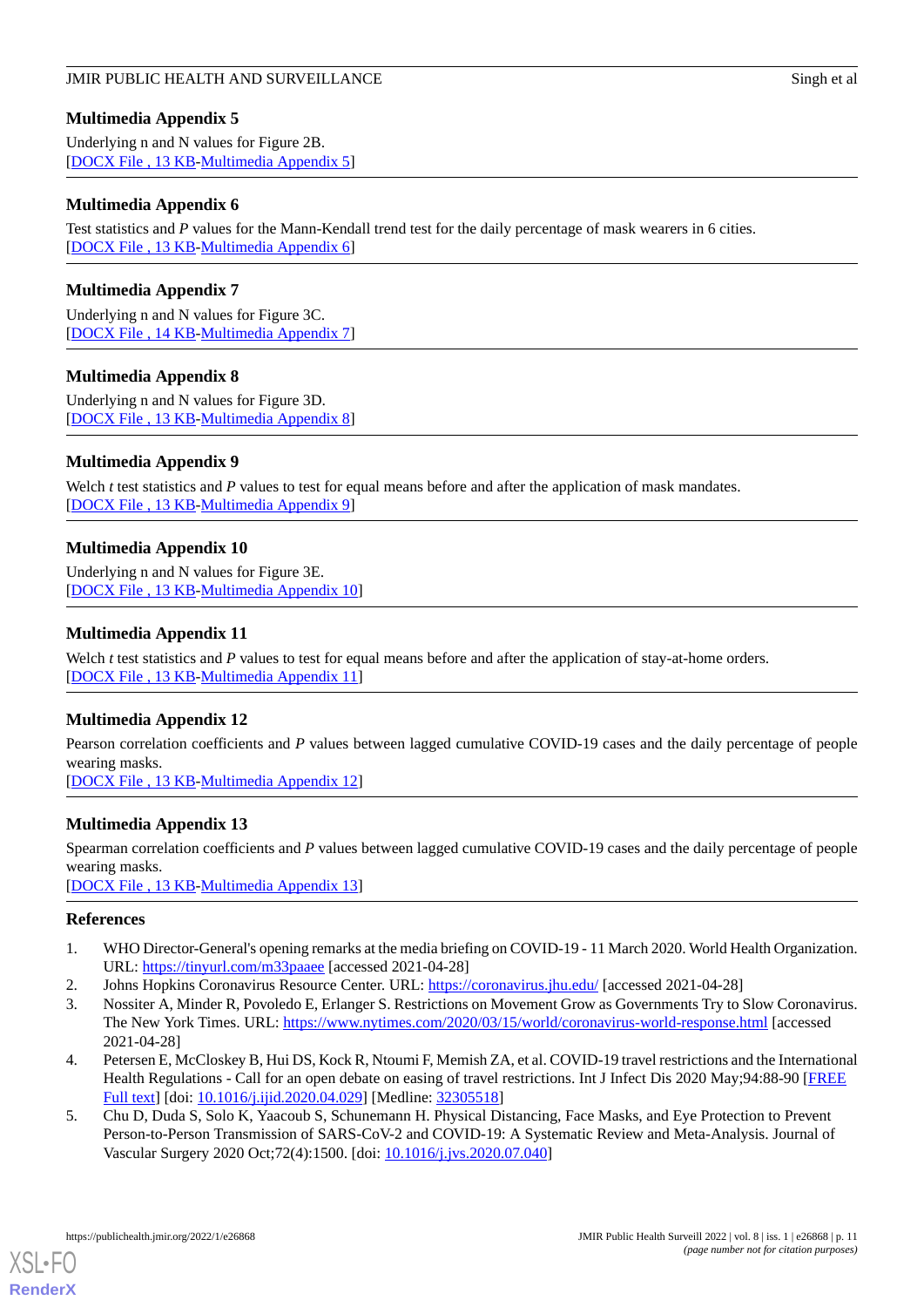- 6. Howard J, Huang A, Li Z, Tufekci Z, Zdimal V, van der Westhuizen H, et al. An evidence review of face masks against COVID-19. Proc Natl Acad Sci U S A 2021 Jan 26;118(4):e2014564118 [[FREE Full text](http://www.pnas.org/cgi/pmidlookup?view=long&pmid=33431650)] [doi: [10.1073/pnas.2014564118](http://dx.doi.org/10.1073/pnas.2014564118)] [Medline: [33431650](http://www.ncbi.nlm.nih.gov/entrez/query.fcgi?cmd=Retrieve&db=PubMed&list_uids=33431650&dopt=Abstract)]
- <span id="page-11-6"></span>7. Rader B, White LF, Burns MR, Chen J, Brilliant J, Cohen J, et al. Mask-wearing and control of SARS-CoV-2 transmission in the USA: a cross-sectional study. The Lancet Digital Health 2021 Mar;3(3):e148-e157. [doi: [10.1016/s2589-7500\(20\)30293-4](http://dx.doi.org/10.1016/s2589-7500(20)30293-4)]
- <span id="page-11-1"></span><span id="page-11-0"></span>8. Clapham HE, Cook AR. Face masks help control transmission of COVID-19. The Lancet Digital Health 2021 Mar;3(3):e136-e137. [doi: [10.1016/s2589-7500\(21\)00003-0](http://dx.doi.org/10.1016/s2589-7500(21)00003-0)]
- <span id="page-11-2"></span>9. Cheng VC, Wong S, Chuang VW, So SY, Chen JH, Sridhar S, et al. The role of community-wide wearing of face mask for control of coronavirus disease 2019 (COVID-19) epidemic due to SARS-CoV-2. J Infect 2020 Jul;81(1):107-114 [\[FREE](http://europepmc.org/abstract/MED/32335167) [Full text\]](http://europepmc.org/abstract/MED/32335167) [doi: [10.1016/j.jinf.2020.04.024](http://dx.doi.org/10.1016/j.jinf.2020.04.024)] [Medline: [32335167\]](http://www.ncbi.nlm.nih.gov/entrez/query.fcgi?cmd=Retrieve&db=PubMed&list_uids=32335167&dopt=Abstract)
- <span id="page-11-3"></span>10. Worby CJ, Chang H. Face mask use in the general population and optimal resource allocation during the COVID-19 pandemic. Nat Commun 2020 Aug 13;11(1):4049 [[FREE Full text\]](https://doi.org/10.1038/s41467-020-17922-x) [doi: [10.1038/s41467-020-17922-x\]](http://dx.doi.org/10.1038/s41467-020-17922-x) [Medline: [32792562\]](http://www.ncbi.nlm.nih.gov/entrez/query.fcgi?cmd=Retrieve&db=PubMed&list_uids=32792562&dopt=Abstract)
- <span id="page-11-4"></span>11. Ainslie KEC, Walters CE, Fu H, Bhatia S, Wang H, Xi X, et al. Evidence of initial success for China exiting COVID-19 social distancing policy after achieving containment. Wellcome Open Res 2020 Apr 28;5:81. [doi: [10.12688/wellcomeopenres.15843.1\]](http://dx.doi.org/10.12688/wellcomeopenres.15843.1)
- <span id="page-11-5"></span>12. Du Z, Xu X, Wang L, Fox SJ, Cowling BJ, Galvani AP, et al. Effects of Proactive Social Distancing on COVID-19 Outbreaks in 58 Cities, China. Emerg Infect Dis 2020 Sep;26(9):2267-2269 [\[FREE Full text](https://doi.org/10.3201/eid2609.201932)] [doi: [10.3201/eid2609.201932](http://dx.doi.org/10.3201/eid2609.201932)] [Medline: [32516108](http://www.ncbi.nlm.nih.gov/entrez/query.fcgi?cmd=Retrieve&db=PubMed&list_uids=32516108&dopt=Abstract)]
- <span id="page-11-7"></span>13. Haischer MH, Beilfuss R, Hart MR, Opielinski L, Wrucke D, Zirgaitis G, et al. Who is wearing a mask? Gender-, age-, and location-related differences during the COVID-19 pandemic. PLoS One 2020;15(10):e0240785 [\[FREE Full text](https://dx.plos.org/10.1371/journal.pone.0240785)] [doi: [10.1371/journal.pone.0240785\]](http://dx.doi.org/10.1371/journal.pone.0240785) [Medline: [33057375](http://www.ncbi.nlm.nih.gov/entrez/query.fcgi?cmd=Retrieve&db=PubMed&list_uids=33057375&dopt=Abstract)]
- <span id="page-11-8"></span>14. Depoux A, Martin S, Karafillakis E, Preet R, Wilder-Smith A, Larson H. The pandemic of social media panic travels faster than the COVID-19 outbreak. J Travel Med 2020 May 18;27(3) [[FREE Full text](http://europepmc.org/abstract/MED/32125413)] [doi: [10.1093/jtm/taaa031\]](http://dx.doi.org/10.1093/jtm/taaa031) [Medline: [32125413](http://www.ncbi.nlm.nih.gov/entrez/query.fcgi?cmd=Retrieve&db=PubMed&list_uids=32125413&dopt=Abstract)]
- <span id="page-11-9"></span>15. Petersen K, Gerken JM. #Covid-19: An exploratory investigation of hashtag usage on Twitter. Health Policy 2021 Apr;125(4):541-547. [doi: [10.1016/j.healthpol.2021.01.001](http://dx.doi.org/10.1016/j.healthpol.2021.01.001)] [Medline: [33487479](http://www.ncbi.nlm.nih.gov/entrez/query.fcgi?cmd=Retrieve&db=PubMed&list_uids=33487479&dopt=Abstract)]
- 16. Ahmad AR, Murad HR. The Impact of Social Media on Panic During the COVID-19 Pandemic in Iraqi Kurdistan: Online Questionnaire Study. J Med Internet Res 2020 May 19;22(5):e19556 [[FREE Full text](https://www.jmir.org/2020/5/e19556/)] [doi: [10.2196/19556\]](http://dx.doi.org/10.2196/19556) [Medline: [32369026](http://www.ncbi.nlm.nih.gov/entrez/query.fcgi?cmd=Retrieve&db=PubMed&list_uids=32369026&dopt=Abstract)]
- <span id="page-11-10"></span>17. Cinelli M, Quattrociocchi W, Galeazzi A, Valensise CM, Brugnoli E, Schmidt AL, et al. The COVID-19 social media infodemic. Sci Rep 2020 Oct 06;10(1):16598 [\[FREE Full text\]](https://doi.org/10.1038/s41598-020-73510-5) [doi: [10.1038/s41598-020-73510-5](http://dx.doi.org/10.1038/s41598-020-73510-5)] [Medline: [33024152](http://www.ncbi.nlm.nih.gov/entrez/query.fcgi?cmd=Retrieve&db=PubMed&list_uids=33024152&dopt=Abstract)]
- 18. Huang C, Xu X, Cai Y, Ge Q, Zeng G, Li X, et al. Mining the Characteristics of COVID-19 Patients in China: Analysis of Social Media Posts. J Med Internet Res 2020 May 17;22(5):e19087 [\[FREE Full text\]](https://www.jmir.org/2020/5/e19087/) [doi: [10.2196/19087](http://dx.doi.org/10.2196/19087)] [Medline: [32401210](http://www.ncbi.nlm.nih.gov/entrez/query.fcgi?cmd=Retrieve&db=PubMed&list_uids=32401210&dopt=Abstract)]
- <span id="page-11-12"></span><span id="page-11-11"></span>19. Islam M, Sarkar T, Khan S, Mostofa Kamal AH, Hasan SM, Kabir A, et al. COVID-19-Related Infodemic and Its Impact on Public Health: A Global Social Media Analysis. Am J Trop Med Hyg 2020 Oct;103(4):1621-1629 [\[FREE Full text\]](http://europepmc.org/abstract/MED/32783794) [doi: [10.4269/ajtmh.20-0812\]](http://dx.doi.org/10.4269/ajtmh.20-0812) [Medline: [32783794\]](http://www.ncbi.nlm.nih.gov/entrez/query.fcgi?cmd=Retrieve&db=PubMed&list_uids=32783794&dopt=Abstract)
- <span id="page-11-13"></span>20. Signorini A, Segre AM, Polgreen PM. The Use of Twitter to Track Levels of Disease Activity and Public Concern in the U.S. during the Influenza A H1N1 Pandemic. PLoS ONE 2011 May 4;6(5):e19467 [[FREE Full text](https://dx.plos.org/10.1371/journal.pone.0019467)] [doi: [10.1371/journal.pone.0019467\]](http://dx.doi.org/10.1371/journal.pone.0019467) [Medline: [21573238](http://www.ncbi.nlm.nih.gov/entrez/query.fcgi?cmd=Retrieve&db=PubMed&list_uids=21573238&dopt=Abstract)]
- <span id="page-11-15"></span><span id="page-11-14"></span>21. Taylor D. George Floyd Protests: A Timeline. The New York Times. URL: [https://www.nytimes.com/article/](https://www.nytimes.com/article/george-floyd-protests-timeline.html) [george-floyd-protests-timeline.html](https://www.nytimes.com/article/george-floyd-protests-timeline.html) [accessed 2021-04-28]
- 22. Mundt M, Ross K, Burnett CM. Scaling Social Movements Through Social Media: The Case of Black Lives Matter. Social Media + Society 2018 Nov 01;4(4):205630511880791. [doi: [10.1177/2056305118807911](http://dx.doi.org/10.1177/2056305118807911)]
- <span id="page-11-16"></span>23. Cox JM. The source of a movement: making the case for social media as an informational source using Black Lives Matter. Ethnic and Racial Studies 2017 Jun 16;40(11):1847-1854. [doi: [10.1080/01419870.2017.1334935](http://dx.doi.org/10.1080/01419870.2017.1334935)]
- <span id="page-11-18"></span><span id="page-11-17"></span>24. Walsh-Buhi E, Houghton RF, Lange C, Hockensmith R, Ferrand J, Martinez L. Pre-exposure Prophylaxis (PrEP) Information on Instagram: Content Analysis. JMIR Public Health Surveill 2021 Jul 27;7(7):e23876 [\[FREE Full text\]](https://publichealth.jmir.org/2021/7/e23876/) [doi: [10.2196/23876\]](http://dx.doi.org/10.2196/23876) [Medline: [34061759](http://www.ncbi.nlm.nih.gov/entrez/query.fcgi?cmd=Retrieve&db=PubMed&list_uids=34061759&dopt=Abstract)]
- <span id="page-11-19"></span>25. Ge S, Li J, Ye Q, Luo Z. Detecting Masked Faces in the Wild with LLE-CNNs. 2017 Presented at: 2017 IEEE Conference on Computer Vision and Pattern Recognition (CVPR); July 21-26, 2017; Honolulu, HI, USA. [doi: [10.1109/cvpr.2017.53](http://dx.doi.org/10.1109/cvpr.2017.53)]
- 26. Fan X, Jiang M. RetinaFaceMask: A Single Stage Face Mask Detector for Assisting Control of the COVID-19 Pandemic. arXiv. URL: <http://arxiv.org/abs/2005.03950> [accessed 2021-04-28]
- 27. Cao Q, Shen L, Xie W, Parkhi O, Zisserman A. VGGFace2: A Dataset for Recognising Faces across Pose and Age. 2018 Presented at: 13th IEEE International Conference on Automatic Face & Gesture Recognition; May 15-19, 2018; Xi'an, China. [doi: [10.1109/fg.2018.00020](http://dx.doi.org/10.1109/fg.2018.00020)]
- 28. Tkachenko M, Malyuk M, Shevchenko N, Holmanyuk A, Liubimov N. Label Studio: Data labeling software. GitHub. URL: <https://github.com/heartexlabs/label-studio> [accessed 2021-04-28]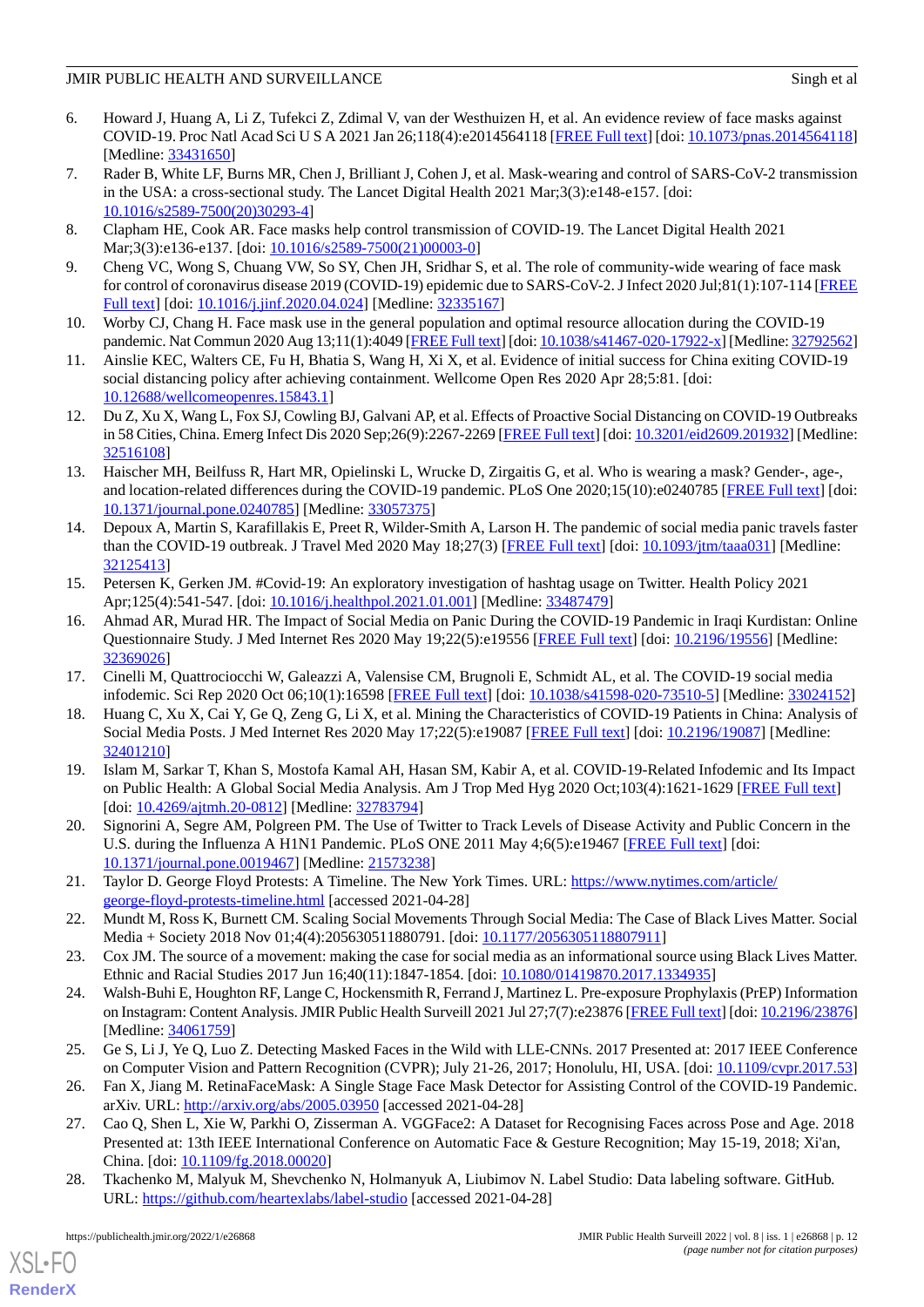- <span id="page-12-0"></span>29. Holshue ML, DeBolt C, Lindquist S, Lofy KH, Wiesman J, Bruce H, et al. First Case of 2019 Novel Coronavirus in the United States. N Engl J Med 2020 Mar 05;382(10):929-936. [doi: [10.1056/nejmoa2001191\]](http://dx.doi.org/10.1056/nejmoa2001191)
- <span id="page-12-2"></span><span id="page-12-1"></span>30. US is still 'knee-deep' in the first wave of the coronavirus pandemic, Fauci says. CNN. URL: [https://edition.cnn.com/2020/](https://edition.cnn.com/2020/07/06/health/us-coronavirus-monday/index.html) [07/06/health/us-coronavirus-monday/index.html](https://edition.cnn.com/2020/07/06/health/us-coronavirus-monday/index.html) [accessed 2021-04-28]
- <span id="page-12-3"></span>31. instagram-scraper. PyPI. URL:<https://pypi.org/project/instagram-scraper/> [accessed 2021-04-28]
- <span id="page-12-4"></span>32. Some N.Y.C. Protests Ended Quietly. Others Ended in Arrests. The New York Times. URL: [https://www.nytimes.com/](https://www.nytimes.com/2020/06/05/nyregion/nyc-protests-george-floyd.html) [2020/06/05/nyregion/nyc-protests-george-floyd.html](https://www.nytimes.com/2020/06/05/nyregion/nyc-protests-george-floyd.html) [accessed 2021-04-28]
- <span id="page-12-5"></span>33. Deng J, Guo J, Zhou Y, Yu J, Kotsia I, Zafeiriou S. RetinaFace: Single-stage Dense Face Localisation in the Wild. arXiv. URL: <http://arxiv.org/abs/1905.00641> [accessed 2021-04-28]
- <span id="page-12-6"></span>34. Yang S, Luo P, Loy C, Tang X. WIDER FACE: A Face Detection Benchmark. 2016 Presented at: 2016 IEEE Conference on Computer Vision and Pattern Recognition (CVPR); June 27-30, 2016; Las Vegas, NV, USA. [doi: [10.1109/cvpr.2016.596\]](http://dx.doi.org/10.1109/cvpr.2016.596)
- <span id="page-12-7"></span>35. King D. Dlib-ml: A Machine Learning Toolkit. Journal of Machine Learning Research 2009;10:1755-1758 [\[FREE Full](https://www.jmlr.org/papers/volume10/king09a/king09a.pdf) [text](https://www.jmlr.org/papers/volume10/king09a/king09a.pdf)]
- <span id="page-12-8"></span>36. Kazemi V, Sullivan J. One millisecond face alignment with an ensemble of regression trees. 2014 Presented at: 2014 IEEE Conference on Computer Vision and Pattern Recognition; June 23-28, 2014; Columbus, OH, USA. [doi: [10.1109/cvpr.2014.241](http://dx.doi.org/10.1109/cvpr.2014.241)]
- <span id="page-12-9"></span>37. Tan M, Le Q. EfficientNet: Rethinking Model Scaling for Convolutional Neural Networks. Proceedings of Machine Learning Research. URL:<http://proceedings.mlr.press/v97/tan19a.html> [accessed 2021-04-28]
- <span id="page-12-10"></span>38. Ronneberger O, Fischer P, Brox T. U-Net: Convolutional Networks for Biomedical Image Segmentation. In: Navab N, Hornegger J, Wells W, Frangi A, editors. Medical Image Computing and Computer-Assisted Intervention – MICCAI 2015. MICCAI 2015. Lecture Notes in Computer Science, vol 9351. Cham: Springer; 2015:234-241.
- <span id="page-12-11"></span>39. Deng J, Dong W, Socher R, Li LJ, Li K, Fei-Fei L. ImageNet: A large-scale hierarchical image database. 2009 Presented at: 2009 IEEE Conference on Computer Vision and Pattern Recognition; June 20-25, 2009; Miami, FL, USA p. 248-255. [doi: [10.1109/CVPR.2009.5206848](http://dx.doi.org/10.1109/CVPR.2009.5206848)]
- <span id="page-12-13"></span><span id="page-12-12"></span>40. Smith LN. A disciplined approach to neural network hyper-parameters: Part 1 -- learning rate, batch size, momentum, and weight decay. arXiv. URL:<https://arxiv.org/abs/1803.09820> [accessed 2021-04-20]
- 41. Mukaka MM. Statistics corner: A guide to appropriate use of correlation coefficient in medical research. Malawi Med J 2012 Sep; 24(3): 69-71 [\[FREE Full text\]](http://europepmc.org/abstract/MED/23638278) [Medline: [23638278\]](http://www.ncbi.nlm.nih.gov/entrez/query.fcgi?cmd=Retrieve&db=PubMed&list_uids=23638278&dopt=Abstract)
- <span id="page-12-14"></span>42. Rovetta A. Raiders of the Lost Correlation: A Guide on Using Pearson and Spearman Coefficients to Detect Hidden Correlations in Medical Sciences. Cureus 2020 Nov 30;12(11):e11794 [\[FREE Full text\]](http://europepmc.org/abstract/MED/33409040) [doi: [10.7759/cureus.11794\]](http://dx.doi.org/10.7759/cureus.11794) [Medline: [33409040](http://www.ncbi.nlm.nih.gov/entrez/query.fcgi?cmd=Retrieve&db=PubMed&list_uids=33409040&dopt=Abstract)]
- <span id="page-12-16"></span><span id="page-12-15"></span>43. Greenland S, Senn SJ, Rothman KJ, Carlin JB, Poole C, Goodman SN, et al. Statistical tests, P values, confidence intervals, and power: a guide to misinterpretations. Eur J Epidemiol 2016 Apr 21;31(4):337-350 [\[FREE Full text\]](http://europepmc.org/abstract/MED/27209009) [doi: [10.1007/s10654-016-0149-3\]](http://dx.doi.org/10.1007/s10654-016-0149-3) [Medline: [27209009](http://www.ncbi.nlm.nih.gov/entrez/query.fcgi?cmd=Retrieve&db=PubMed&list_uids=27209009&dopt=Abstract)]
- 44. Kwak SG, Kim JH. Central limit theorem: the cornerstone of modern statistics. Korean J Anesthesiol 2017 Apr;70(2):144-156 [[FREE Full text](https://ekja.org/journal/view.php?doi=10.4097/kjae.2017.70.2.144)] [doi: [10.4097/kjae.2017.70.2.144](http://dx.doi.org/10.4097/kjae.2017.70.2.144)] [Medline: [28367284](http://www.ncbi.nlm.nih.gov/entrez/query.fcgi?cmd=Retrieve&db=PubMed&list_uids=28367284&dopt=Abstract)]
- 45. Coronavirus Disease (COVID-19) timeline. City of Boston. URL: [https://www.boston.gov/departments/](https://www.boston.gov/departments/public-health-commission/coronavirus-timeline) [public-health-commission/coronavirus-timeline](https://www.boston.gov/departments/public-health-commission/coronavirus-timeline) [accessed 2021-04-28]
- 46. Governor Walz Issues Stay at Home Order for Minnesotans. State of Minnesota. URL: [https://mn.gov/governor/covid-19/](https://mn.gov/governor/covid-19/news/?id=1055-424820) [news/?id=1055-424820](https://mn.gov/governor/covid-19/news/?id=1055-424820) [accessed 2021-04-28]
- 47. Mayor Cantrell issues stay home mandate in response to COVID-19. Mayor's Office. URL: [http://nola.gov/mayor/news/](http://nola.gov/mayor/news/march-2020/mayor-cantrell-issues-stay-home-mandate-in-response-to-covid-19/) [march-2020/mayor-cantrell-issues-stay-home-mandate-in-response-to-covid-19/](http://nola.gov/mayor/news/march-2020/mayor-cantrell-issues-stay-home-mandate-in-response-to-covid-19/) [accessed 2021-04-28]
- <span id="page-12-17"></span>48. Inslee orders Washingtonians to stay at home to slow spread of coronavirus. The Seattle Times. URL: [https://www.](https://www.seattletimes.com/seattle-news/inslee-to-hold-televised-address-monday-evening-to-announce-enhanced-strategies-on-covid-19/) [seattletimes.com/seattle-news/inslee-to-hold-televised-address-monday-evening-to-announce-enhanced-strategies-on-covid-19/](https://www.seattletimes.com/seattle-news/inslee-to-hold-televised-address-monday-evening-to-announce-enhanced-strategies-on-covid-19/) [accessed 2021-04-28]
- <span id="page-12-19"></span><span id="page-12-18"></span>49. Governor Cuomo Signs the 'New York State on PAUSE' Executive Order. New York State. URL: [https://www.](https://www.governor.ny.gov/news/governor-cuomo-signs-new-york-state-pause-executive-order) [governor.ny.gov/news/governor-cuomo-signs-new-york-state-pause-executive-order](https://www.governor.ny.gov/news/governor-cuomo-signs-new-york-state-pause-executive-order) [accessed 2021-04-28]
- <span id="page-12-20"></span>50. Pugh G. Dallas County judge announces stay-at-home order effective just before midnight March 23 for all residents. Community Impact Newspaper. URL: [https://tinyurl.com/hx7hnhnp](https://communityimpact.com/dallas-fort-worth/coppell-valley-ranch-las-colinas/coronavirus/2020/03/22/breaking-dallas-county-judge-announces-stay-at-home-order-effective-just-before-midnight-march-23-for-all-residents/) [accessed 2021-04-28]
- 51. Emergency Executive Order 20-48. State of Minnesota. URL:<https://www.leg.mn.gov/archive/execorders/20-48.pdf> [accessed 2021-04-28]
- 52. Amid Ongoing COVID-19 Pandemic, Governor Cuomo Issues Executive Order Requiring All People in New York to Wear Masks or Face Coverings in Public. New York State. URL: [https://www.governor.ny.gov/news/](https://www.governor.ny.gov/news/amid-ongoing-covid-19-pandemic-governor-cuomo-issues-executive-order-requiring-all-people-new) [amid-ongoing-covid-19-pandemic-governor-cuomo-issues-executive-order-requiring-all-people-new](https://www.governor.ny.gov/news/amid-ongoing-covid-19-pandemic-governor-cuomo-issues-executive-order-requiring-all-people-new) [accessed 2021-04-28]
- 53. Selvaraju R, Cogswell M, Das A, Vedantam R, Parikh D, Batra D. Grad-CAM: Visual Explanations from Deep Networks via Gradient-Based Localization. 2017 Presented at: 2017 IEEE International Conference on Computer Vision (ICCV); October 22-29, 2017; Venice, Italy. [doi: [10.1109/iccv.2017.74](http://dx.doi.org/10.1109/iccv.2017.74)]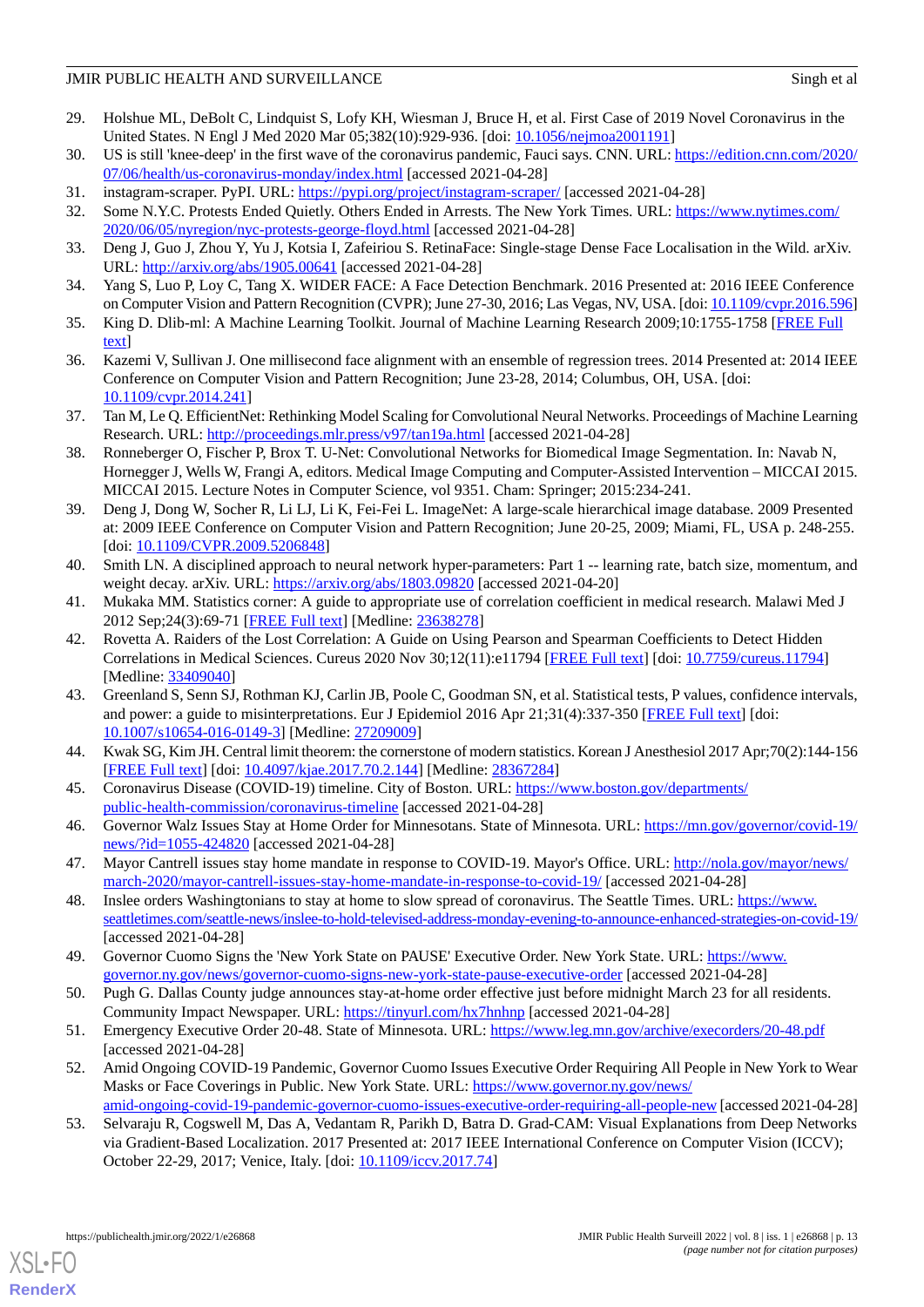- <span id="page-13-0"></span>54. Eysenbach G. Infodemiology and infoveillance: framework for an emerging set of public health informatics methods to analyze search, communication and publication behavior on the Internet. J Med Internet Res 2009 Mar  $27;11(1):e11$  [\[FREE](https://www.jmir.org/2009/1/e11/) [Full text\]](https://www.jmir.org/2009/1/e11/) [doi: [10.2196/jmir.1157](http://dx.doi.org/10.2196/jmir.1157)] [Medline: [19329408\]](http://www.ncbi.nlm.nih.gov/entrez/query.fcgi?cmd=Retrieve&db=PubMed&list_uids=19329408&dopt=Abstract)
- <span id="page-13-1"></span>55. Chu HY, Englund JA, Starita LM, Famulare M, Brandstetter E, Nickerson DA, Seattle Flu Study Investigators. Early Detection of Covid-19 through a Citywide Pandemic Surveillance Platform. N Engl J Med 2020 Jul 09;383(2):185-187 [[FREE Full text](http://europepmc.org/abstract/MED/32356944)] [doi: [10.1056/NEJMc2008646](http://dx.doi.org/10.1056/NEJMc2008646)] [Medline: [32356944](http://www.ncbi.nlm.nih.gov/entrez/query.fcgi?cmd=Retrieve&db=PubMed&list_uids=32356944&dopt=Abstract)]
- <span id="page-13-3"></span><span id="page-13-2"></span>56. Sharma T, Bashir M. Use of apps in the COVID-19 response and the loss of privacy protection. Nat Med 2020 Aug 26;26(8):1165-1167. [doi: [10.1038/s41591-020-0928-y\]](http://dx.doi.org/10.1038/s41591-020-0928-y) [Medline: [32457443](http://www.ncbi.nlm.nih.gov/entrez/query.fcgi?cmd=Retrieve&db=PubMed&list_uids=32457443&dopt=Abstract)]
- <span id="page-13-4"></span>57. Saran S, Singh P, Kumar V, Chauhan P. Review of Geospatial Technology for Infectious Disease Surveillance: Use Case on COVID-19. J Indian Soc Remote Sens 2020 Aug 18;48(8):1121-1138. [doi: [10.1007/s12524-020-01140-5\]](http://dx.doi.org/10.1007/s12524-020-01140-5)
- 58. Amit M, Kimhi H, Bader T, Chen J, Glassberg E, Benov A. Mass-surveillance technologies to fight coronavirus spread: the case of Israel. Nat Med 2020 Aug 26;26(8):1167-1169. [doi: [10.1038/s41591-020-0927-z\]](http://dx.doi.org/10.1038/s41591-020-0927-z) [Medline: [32457444](http://www.ncbi.nlm.nih.gov/entrez/query.fcgi?cmd=Retrieve&db=PubMed&list_uids=32457444&dopt=Abstract)]
- 59. Coronavirus brings China's surveillance state out of the shadows. Reuters. URL: [https://www.reuters.com/article/](https://www.reuters.com/article/us-china-health-surveillance-idUSKBN2011HO) [us-china-health-surveillance-idUSKBN2011HO](https://www.reuters.com/article/us-china-health-surveillance-idUSKBN2011HO) [accessed 2021-04-28]
- <span id="page-13-5"></span>60. Coronavirus could be a 'catalyst'for China to boost its mass surveillance machine, experts say. CNBC. URL: [https://www.](https://www.cnbc.com/2020/02/25/coronavirus-china-to-boost-mass-surveillance-machine-experts-say.html) [cnbc.com/2020/02/25/coronavirus-china-to-boost-mass-surveillance-machine-experts-say.html](https://www.cnbc.com/2020/02/25/coronavirus-china-to-boost-mass-surveillance-machine-experts-say.html) [accessed 2021-04-29]
- <span id="page-13-6"></span>61. Kharpal A. Use of surveillance to fight coronavirus raises concerns about government power after pandemic ends. CNBC. URL: [https://www.cnbc.com/2020/03/27/coronavirus-surveillance-used-by-governments-to-fight-pandemic-privacy-concerns.](https://www.cnbc.com/2020/03/27/coronavirus-surveillance-used-by-governments-to-fight-pandemic-privacy-concerns.html) [html](https://www.cnbc.com/2020/03/27/coronavirus-surveillance-used-by-governments-to-fight-pandemic-privacy-concerns.html) [accessed 2021-04-29]
- <span id="page-13-7"></span>62. Tenkanen H, Di Minin E, Heikinheimo V, Hausmann A, Herbst M, Kajala L, et al. Instagram, Flickr, or Twitter: Assessing the usability of social media data for visitor monitoring in protected areas. Sci Rep 2017 Dec 14;7(1):17615 [[FREE Full](https://doi.org/10.1038/s41598-017-18007-4) [text](https://doi.org/10.1038/s41598-017-18007-4)] [doi: [10.1038/s41598-017-18007-4\]](http://dx.doi.org/10.1038/s41598-017-18007-4) [Medline: [29242619\]](http://www.ncbi.nlm.nih.gov/entrez/query.fcgi?cmd=Retrieve&db=PubMed&list_uids=29242619&dopt=Abstract)
- <span id="page-13-9"></span><span id="page-13-8"></span>63. Maloney M. The effect of face mask mandates during the COVID-19 pandemic on the rate of mask use in the United States. medRxiv. URL: <https://www.medrxiv.org/content/10.1101/2020.10.03.20206326v2> [accessed 2021-04-28]
- 64. Li T, Liu Y, Li M, Qian X, Dai SY. Mask or no mask for COVID-19: A public health and market study. PLoS One 2020 Aug 14;15(8):e0237691 [[FREE Full text](https://dx.plos.org/10.1371/journal.pone.0237691)] [doi: [10.1371/journal.pone.0237691](http://dx.doi.org/10.1371/journal.pone.0237691)] [Medline: [32797067](http://www.ncbi.nlm.nih.gov/entrez/query.fcgi?cmd=Retrieve&db=PubMed&list_uids=32797067&dopt=Abstract)]
- 65. Texas Stay at Home Order Expires April 30; Restaurants, Malls, Movie Theaters Can Open May 1. Texarkana Today. URL: <https://txktoday.com/featured-2/texas-stay-at-home-order-expires-april-30/> [accessed 2021-04-28]
- 66. Malls, movies and more: A look at reopenings by state in US. ABC News. URL: [https://abcnews.go.com/Health/wireStory/](https://abcnews.go.com/Health/wireStory/malls-movies-reopenings-state-us-70497170) [malls-movies-reopenings-state-us-70497170](https://abcnews.go.com/Health/wireStory/malls-movies-reopenings-state-us-70497170) [accessed 2021-12-25]
- <span id="page-13-11"></span><span id="page-13-10"></span>67. Inslee signs new COVID-19 order for phased re-opening of Washington's economy. Medium. URL: [https://medium.com/](https://medium.com/wagovernor/inslee-signs-new-covid-19-order-for-phased-re-opening-of-washingtons-economy-ad5ea919ab56) [wagovernor/inslee-signs-new-covid-19-order-for-phased-re-opening-of-washingtons-economy-ad5ea919ab56](https://medium.com/wagovernor/inslee-signs-new-covid-19-order-for-phased-re-opening-of-washingtons-economy-ad5ea919ab56) [accessed 2021-04-28]
- <span id="page-13-12"></span>68. Gov. Edwards Signs Order Moving Louisiana to Phase One on May 15. Office of the Governor. URL: [https://gov.](https://gov.louisiana.gov/news/PhaseOne) [louisiana.gov/news/PhaseOne](https://gov.louisiana.gov/news/PhaseOne) [accessed 2021-04-28]
- <span id="page-13-13"></span>69. Blank G, Lutz C. Representativeness of Social Media in Great Britain: Investigating Facebook, LinkedIn, Twitter, Pinterest, Google+, and Instagram. American Behavioral Scientist 2017 Jun 29;61(7):741-756. [doi: [10.1177/0002764217717559\]](http://dx.doi.org/10.1177/0002764217717559)
- <span id="page-13-14"></span>70. Boy JD, Uitermark J. How to Study the City on Instagram. PLoS One 2016 Jun 23;11(6):e0158161 [[FREE Full text](https://dx.plos.org/10.1371/journal.pone.0158161)] [doi: [10.1371/journal.pone.0158161\]](http://dx.doi.org/10.1371/journal.pone.0158161) [Medline: [27336728](http://www.ncbi.nlm.nih.gov/entrez/query.fcgi?cmd=Retrieve&db=PubMed&list_uids=27336728&dopt=Abstract)]
- <span id="page-13-15"></span>71. Rovetta A, Bhagavathula AS. Global Infodemiology of COVID-19: Analysis of Google Web Searches and Instagram Hashtags. J Med Internet Res 2020 Aug 25;22(8):e20673 [\[FREE Full text\]](https://www.jmir.org/2020/8/e20673/) [doi: [10.2196/20673](http://dx.doi.org/10.2196/20673)] [Medline: [32748790\]](http://www.ncbi.nlm.nih.gov/entrez/query.fcgi?cmd=Retrieve&db=PubMed&list_uids=32748790&dopt=Abstract)
- 72. Zhou B, Lapedriza A, Khosla A, Oliva A, Torralba A. Places: A 10 Million Image Database for Scene Recognition. IEEE Trans. Pattern Anal. Mach. Intell 2018 Jun 1;40(6):1452-1464. [doi: [10.1109/tpami.2017.2723009](http://dx.doi.org/10.1109/tpami.2017.2723009)]
- 73. COVID-19 Community Mobility Report. Google. URL:<https://www.google.com/covid19/mobility/> [accessed 2021-04-29]

# **Abbreviations**

**BLM:** Black Lives Matter **MAFA:** Masked Face **RMFD:** Real-world Masked Face Dataset **ROI:** region of interest